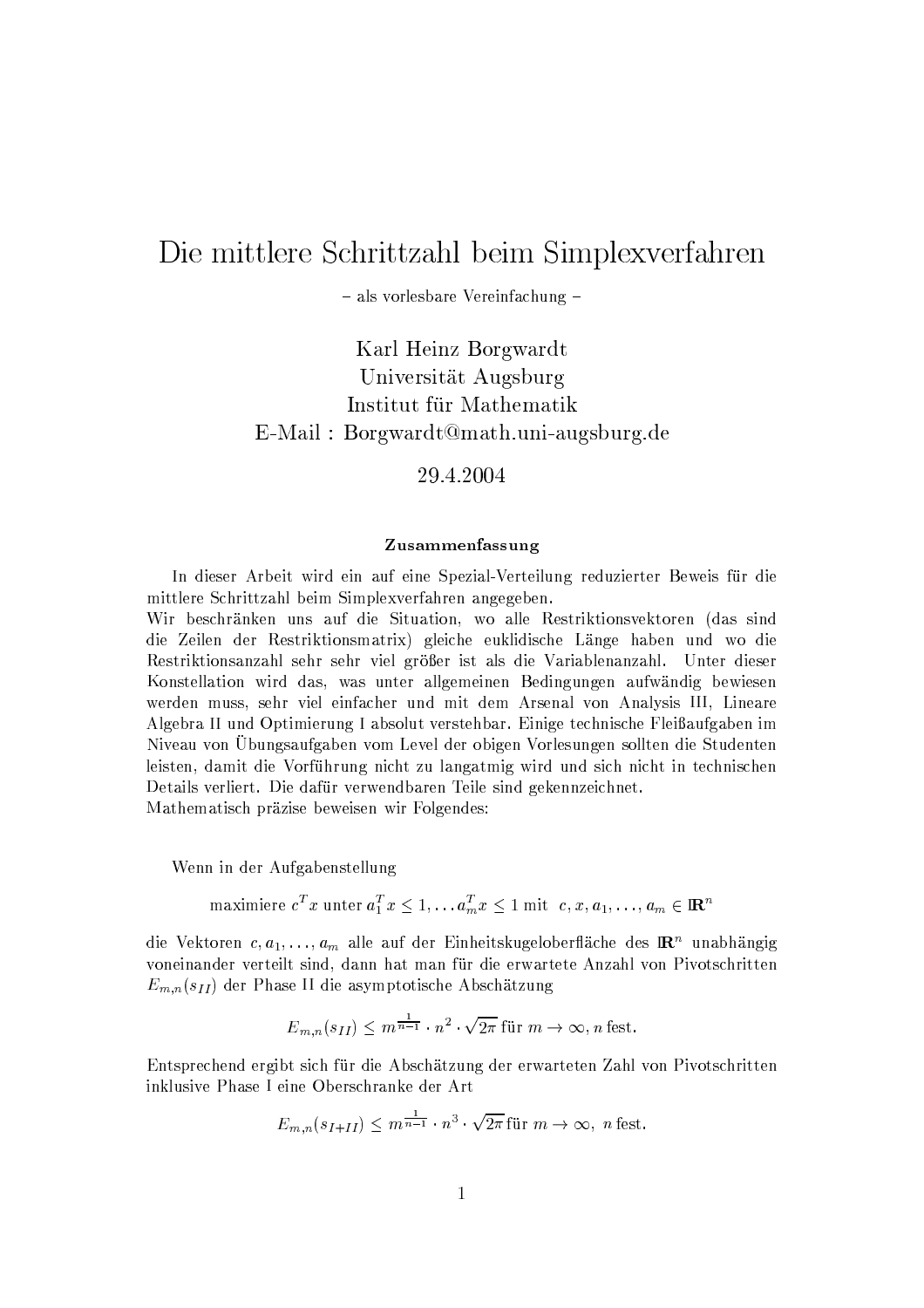#### zu einer Probabilistischen Analyse  $\mathbf{1}$ A nsatz des Simplexalgorithmus

Nachdem die Worst-Case Analyse des Simplexalgorithmus mit den Ergebnissen von Klee & Minty (u.a.) zu einer starken Beunruhigung geführt hatte, stellte sich ab 1972 die Frage, ob diese hohen Schrittzahlen nun extreme Ausnahmefälle waren oder ob man generell mit hohem Rechenaufwand beim Simplexverfahren zu rechnen hat. Die bis dahin gemachten praktischen Beobachtungen waren sehr gut gewesen. Aber bei diesen Erfahrungswerten sowie bei experimentellen Tests muss man aus mathematischer Sicht sehr vorsichtig sein. Da man erst mit vielen Tests einigermaßen robuste Ergebnisse erhält, ist der Rechenaufwand riesig und man kann nicht in große Dimensionen vorstoßen. Somit sind qualitative Aussagen (insbesondere für hohe Dimensionen) so nicht zu gewinnen. Auch die Auswahl der Problembeispiele kann zu gewaltigen Verzerrungen führen. Und das resultierende Zahlenwerk ist eher Zahlensalat, d.h. es kann kaum richtig interpretiert werden. Diese Einwände gelten auch für eventuelle Durchschnittsermittlungen von Rechenzeiten usw. Eine mathematisch sinnvolle Erörterung der obigen Frage müsste also im Sinne einer

theoretischen Analyse des Durchschnittsverhaltens (Average-Case-Analyse) erfolgen, bei der eine gewisse Wahrscheinlichkeitsverteilung der auftretenden Probleme unterstellt wird, und bei der dann mit Mitteln der Geometrie, Optimierung und Wahrscheinlichkeitsrechnung eine Studie des Erwartungswerts, der Varianz oder der Verteilung zur Rechenzeit bzw. Schrittzahl vorgenommen wird. Man spricht hier von einer Probabilistischen Analyse des Rechenverfahrens.

Wir kümmern uns um folgende Problemstellung:

$$
\begin{aligned}\n\max \quad & v^T x \\
\text{unter} \quad & a_1^T x \le 1, \dots, a_m^T x \le 1 \\
\text{wobei} \quad & x, v, a_1, \dots, a_m \in \mathbb{R}^n \text{ und } m \ge n\n\end{aligned} \tag{1}
$$

Dabei ist also  $m$  die Zahl der Restriktionen,  $n$  die Zahl der Variablen. Und der Zulässigkeitsbereich ist das Polyeder

$$
X = \{x \mid a_1^T x \le 1, \dots, a_m^T x \le 1\}.
$$

Hierfür definieren wir ein probabilistisches Modell, das beschreibt, wie häufig bestimmte Problembeispiele auftreten.

## Rotations-Symmetrie-Modell (RSM)

 $a_1, \ldots, a_m$  und v (sowie ein Hilfsvektor u) seien unabhängig, identisch und rotationssymmetrisch verteilt auf  $\mathbb{R}^n \setminus \{0\}.$ 

Wir gehen aus von einer Nichtentartungsbedingung, die Fallunterscheidungen überflüssig macht und die in unserem Modell keinen Einfluss auf das durchschnittliche Verhalten hat, weil sie nämlich fast sicher (d.h. mit Wahrscheinlichkeit 1) erfüllt ist.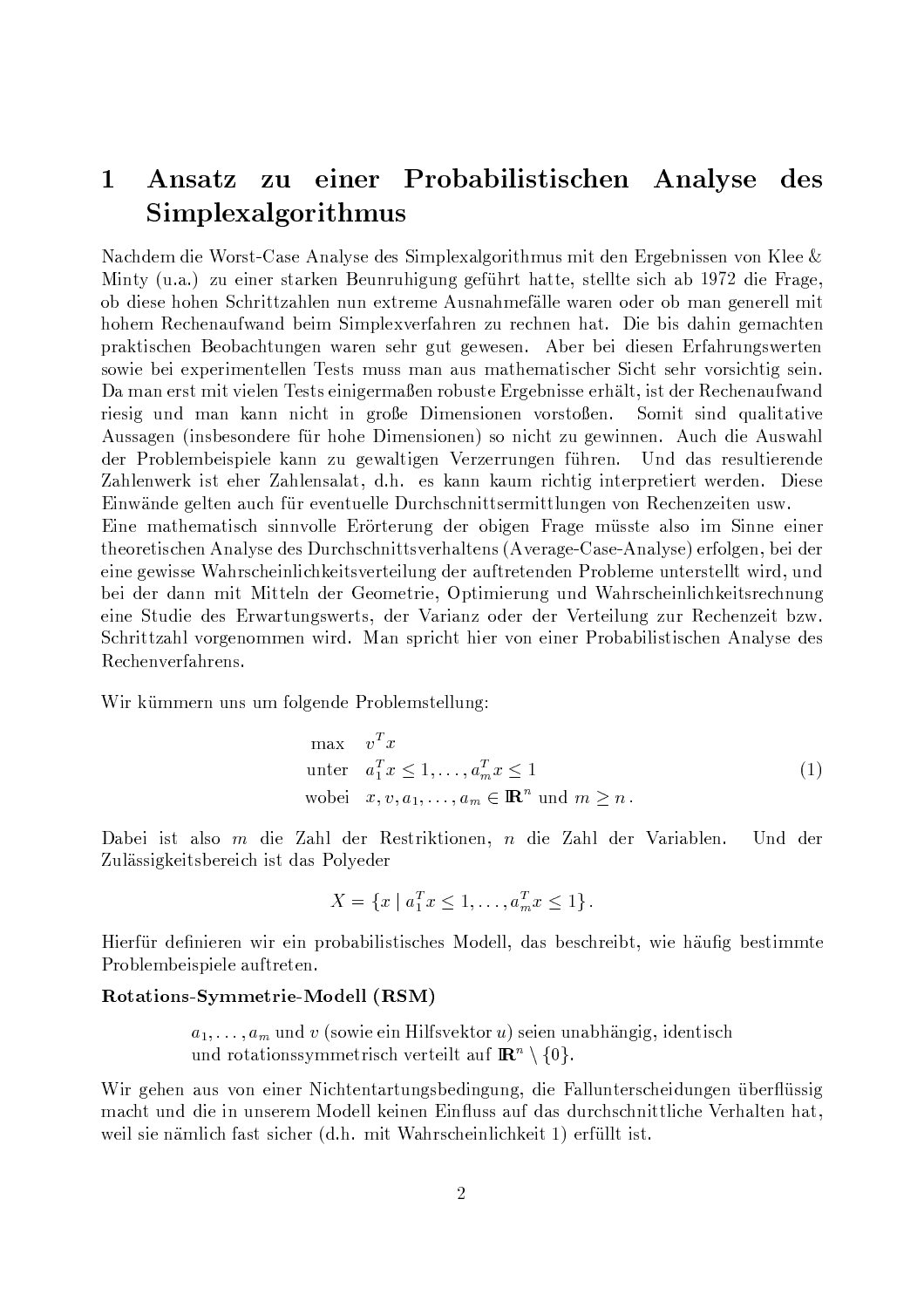### Nichtentartungsbedingung: (unter RSM fast sicher)

Jede Teilauswahl von *n* Vektoren aus  $\{a_1, \ldots, a_m, v, u\}$  ist linear unabhängig. Jede Teilauswahl von  $(n + 1)$  Vektoren aus  $\{a_1, \ldots, a_m\}$  ist in allgemeiner Lage.

Wir geben nun eine Kurzinterpretation des Simplexverfahrens. Es löst lineare Optimierungsprobleme in zwei Phasen.

## Das Simplexverfahren

| <b>Phase I:</b> Stelle fest, ob X eine Ecke besitzt.                                     |
|------------------------------------------------------------------------------------------|
| STOPPE wenn dies nicht der Fall ist.                                                     |
| Andernfalls berechne eine solche Ecke $x_0 \in X$ .                                      |
| <b>Phase II:</b> Konstruiere eine Folge von Ecken $x_0, \ldots, x_s \in X$ , so dass für |
| $i=0,\ldots,s-1$ jeweils $x_i$ and $x_{i+1}$ benachbart sind und dass                    |
| gilt $v^T x_i < v^T x_{i+1}$ . Die Folge endet bei $x_s$ ,                               |
|                                                                                          |

- wenn dies die Optimalecke ist
- · wenn sich dort erweist, dass kein Optimalpunkt existiert.

Noch ist in Phase II nicht endgültig festgelegt, wie die Auswahl der Nachfolgerecke erfolgen soll. Daraus bestimmt sich die verwendete Variante.

Wir werden hier als spezifische Variante den Schatteneckenalgorithmus verwenden, das ist der parametrische Algorithmus bei zwei Zielfunktionen und kanonischer Problemstellung. Er wird im Folgenden noch präzisiert.

Da Phase I nach genau demselben Schematismus wie Phase II abläuft, werden wir uns zunächst auf Phase II konzentrieren. Wichtig ist die Information über das probabilistische Verhalten der Größe s im Schatteneckenalgorithmus.

Nun empfiehlt sich eine Betrachtung im Dualraum, das ist der Raum, der die Restriktionsvektoren  $a_i$  beinhaltet. Dort kann man einfacher rechnen, weil dort die Zufallsvektoren ja erzeugt werden.

Wir betrachten ein Primales und ein Polares Polyeder.

$$
X := \{x \mid a_1^T x \le 1, \dots, a_m^T x \le 1\} \quad \text{(primales Polyeder)}
$$
\n
$$
Y := \text{KH}(0, a_1, \dots, a_m) \quad \text{(polares Polyeder)}
$$

Jede n-elementige Indexmenge  $\Delta \subset \{1,\ldots,m\}$  induziert einen Punkt im Primalraum und einen Simplex (Polytop mit  $n$  Ecken) im Dualraum, indem sie aus den  $m$ Restriktionsvektoren  $a_1, \ldots, a_m$  eine n-elementige Teilauswahl trifft.

 $x_{\Delta}$  ist dann der Lösungspunkt des Gleichungssystems

 $a_{\Delta}^T x = 1, \ldots, a_{\Delta}^T x = 1$  (Basislösung),

 $\Sigma(\Delta)$  ist ein (Basis-)Simplex mit *n* Erzeugern

$$
\Sigma(\Delta) := \mathrm{KH}(a_{\Delta^1}, \ldots, a_{\Delta^n})
$$

Somit besteht eine eineindeutige Zuordnung

$$
x_{\Delta} \leftrightarrow \Delta \leftrightarrow \Sigma(\Delta)
$$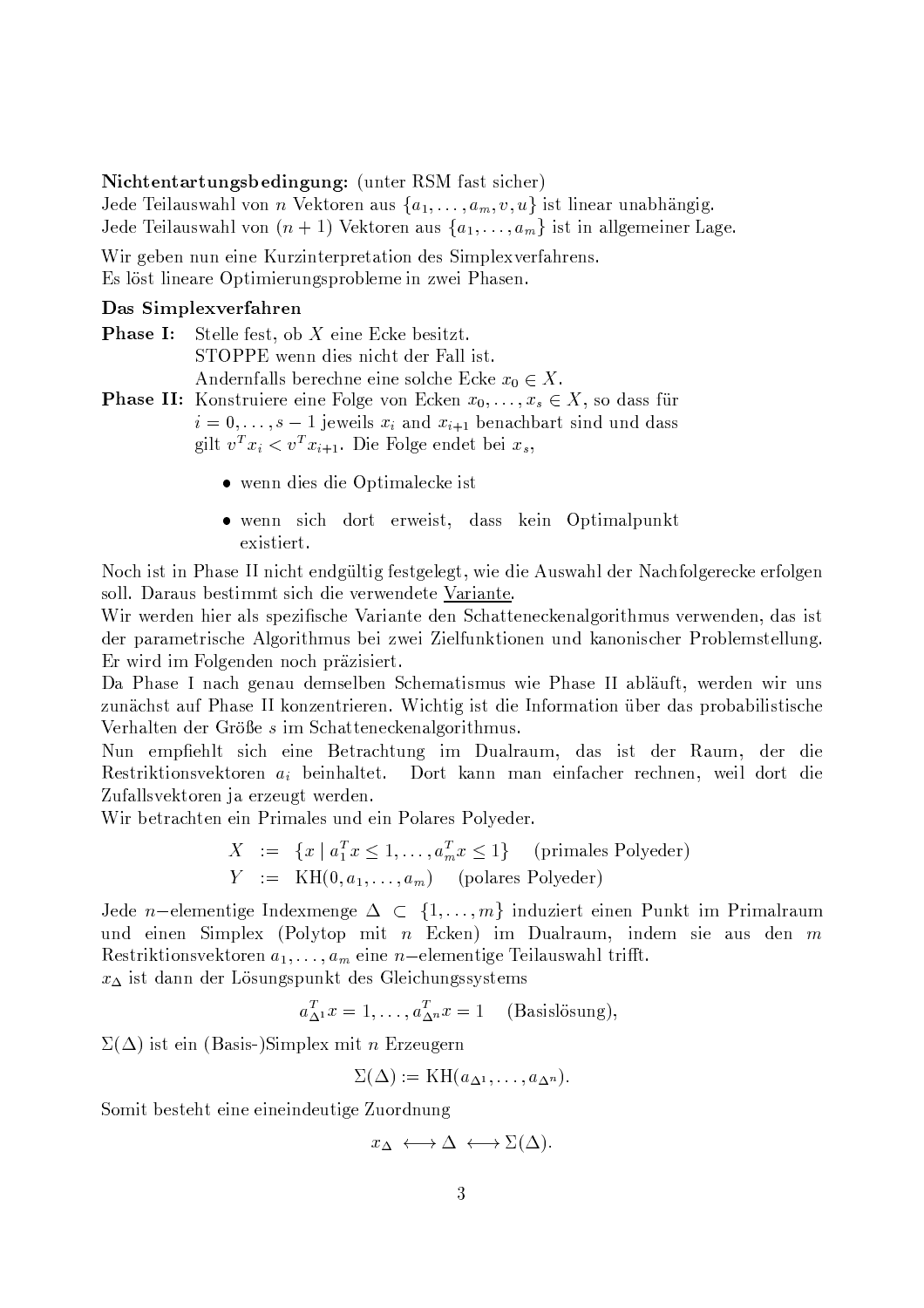

Abbildung 1: primales und polares Polyeder

**Lemma 1** Jeder Ecke  $x_{\Delta}$  von X entspricht eine Facette  $\Sigma(\Delta)$  von Y.

# Beweis:

- $x_{\Delta}$  ist eine Ecke von X
- $\Leftrightarrow a_i^T x_\Delta \leq 1 \ \forall i \notin \Delta \text{ and } a_i^T x_\Delta = 1 \ \forall i \in \Delta$
- alle Punkte  $a_i$  mit  $i \notin \Delta$  liegen "unterhalb" der Hyperebene durch  $\Sigma(\Delta)$  $\Leftrightarrow$ (also im selben Halbraum wie der Ursprung)
- $\Leftrightarrow \Sigma(\Delta) = KH(a_{\Delta^1}, \ldots, a_{\Delta^n})$  ist Y-Facette.

q.e.d.

Reines Nachdenken über Ecken löst aber bei weitem noch nicht unser Problem, weil viel mehr Ecken existieren als besucht werden. Wenn wir aber die parametrische Variante, also den Schatteneckenalgorithmus verwenden, dann können wir eine klare geometrische Bedingung erkennen.

Zunächst einmal sei die von Phase I gelieferte Startecke  $x_0$ . Da dies eine Ecke ist, gibt es dazu Zielrichtungen, für die dieses  $x_0$  die Optimalecke ist. Sei u eine solche Richtung, bzw. sei  $u^T x$  die in  $x_0$  maximierte Zielfunktion.

# Die Schatteneckenbedingung

*Schattenecken* von X sind Ecken, die bei orthogonaler Projektion von X auf LH $(u, v)$  ihre Eckeneigenschaft behalten. Ihre Anzahl ist  $S$  (Im Bild 2 ist  $S = 10$ ).

Der Schatteneckenalgorithmus benutzt nur Schattenecken, die Anzahl der besuchten Schattenecken ist s (Im Bild 2 ist jeweils  $s = 6$ ).

# Schatteneckenalgorithmus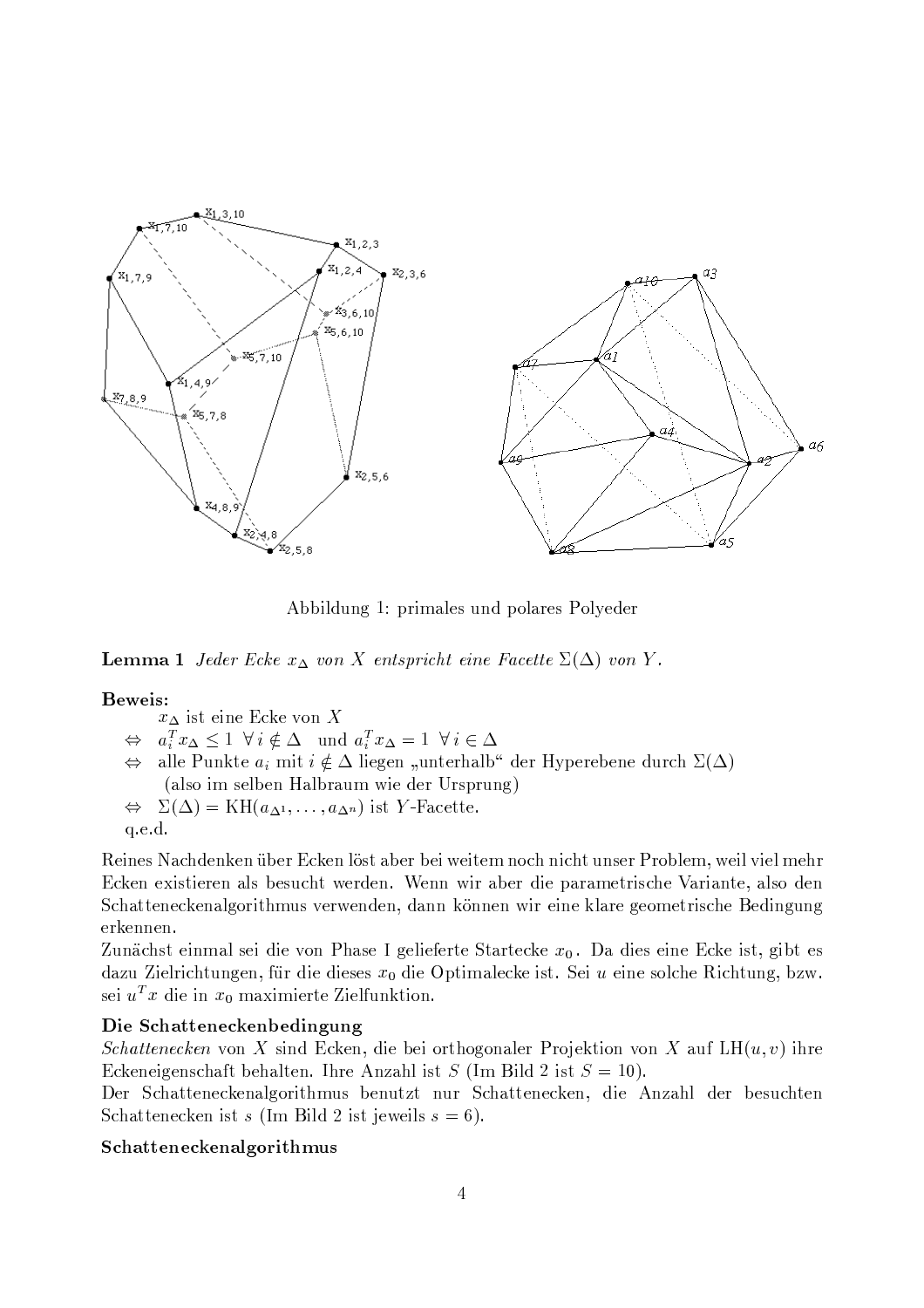

Abbildung 2: Schattenecken

- 1. Starte mit  $x_0$ , der zu  $u^T x$  optimalen Ecke.
- 2. Führe Verbesserungsschritte für  $v^T x$  folgendermaßen durch:
	- a) Bestimme mit  $\xi = A_{\Delta}^{T-1} c$  eine Pivotzeile *i* durch die Regel

$$
i = \arg\min\left\{\frac{\xi_1^k}{\xi_1^k - \xi_2^k} \mid \xi_1^k > 0, \ \xi_2^k < 0\right\}
$$

- b) Tausche die Restriktion  $a_{\Lambda}$  aus gegen eine Restriktion  $a_i$  (errechenbar durch Quotientenvergleich).
- c) Überprüfe das neue Tableau auf Optimalität bzw. Unbeschränktheit und STOPPE in beiden Fällen.
- d) Andernfalls gehe zu a).

Aus dem sogenannten Polarkegelsatz (genauso aus dem Lemma von Farkas) folgert man leicht folgende Erkenntnis:

Eine Ecke  $x_{\Delta}$  von X ist  $(u, v)$ -Schattenecke  $\Leftrightarrow x_{\Delta}$  ist optimal bzgl.  $w^T x$  auf X mit einem  $w \in LH(u, v)$ .  $\Leftrightarrow$  KK $(a_{\Delta^1},...,a_{\Delta^n}) \cap LH(u,v) \neq \emptyset$ .

Wir suchen also nun alle Facetten, die gleichzeitig diese Schnittbedingung erfüllen. Klar ist deshalb  $s \leq S$  und  $E_{m,n}(s) \leq E_{m,n}(S) \approx 4E_{m,n}(s)$  (Erwartungswert bei m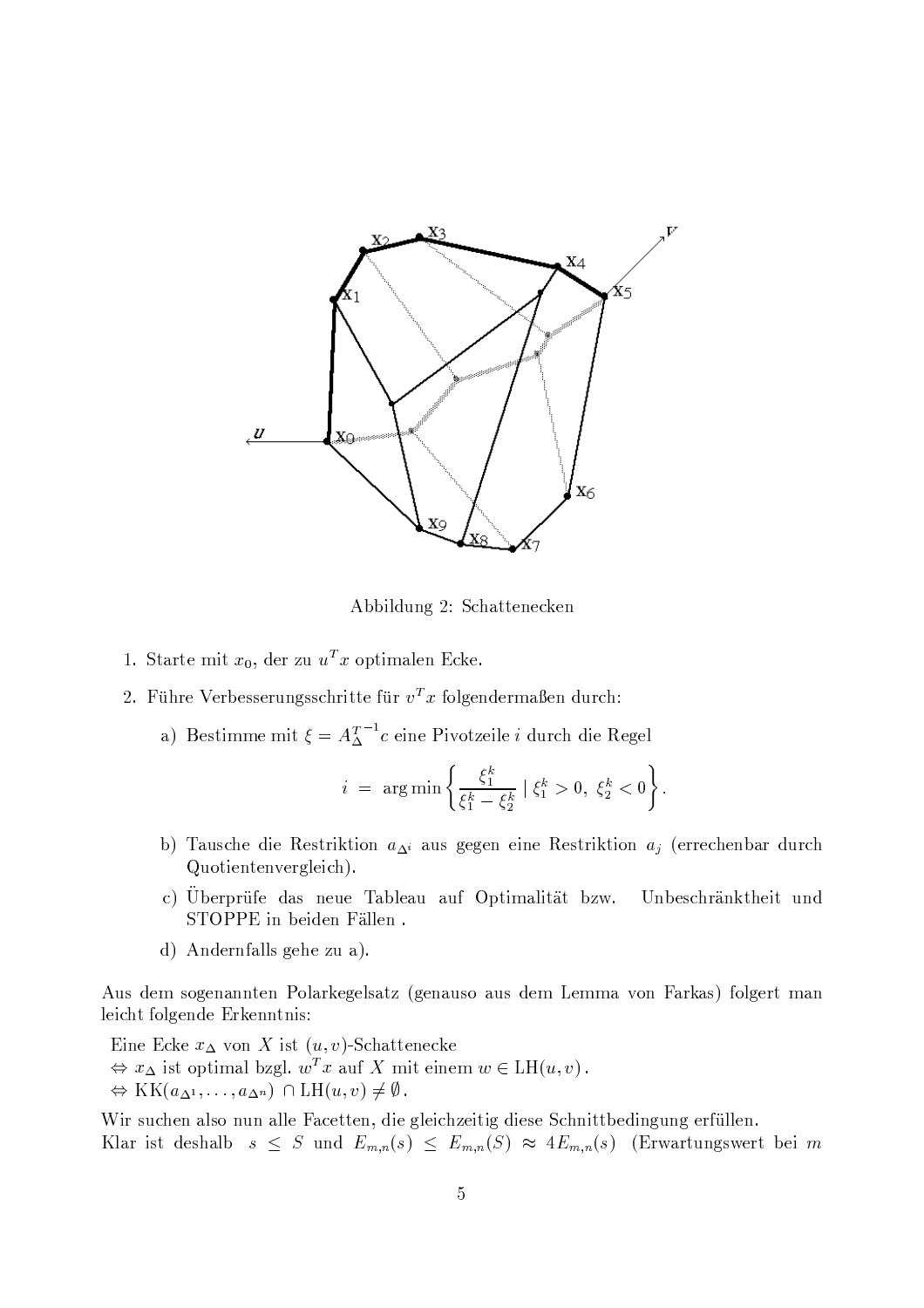

Abbildung 3: Schnitt der Facetten von Y mit  $LH(u, v)$  im Hintergrund und im Vordergrund

Restriktionen und *n* Variablen). LH $(u, v)$  schneidet jede erfasste Facette in genau zwei ihrer Seiten. Wenn man nun die Rotationssymmetrie der Lage der Vektoren  $u, v$  in unserem Modell beachtet, dann erkennt man folgendes einfache Gesetz:

### Lemma 2

Die Schnittwahrscheinlichkeit für eine Seite  $Prob(KK(a_1, \ldots, a_{n-1}) \cap LH(u, v) \neq \{0\})$  ist proportional zu  $W(a_1, \ldots, a_{n-1}),$ dem sphärischen Maß des von  $\{a_1, \ldots, a_{n-1}\}\$  aufgespannten Kegels.

Daraus erhält man mit der Linearität der Erwartungswerte folgende Auswertungs-Integralformel für die mittlere Anzahl der Schattenecken.

$$
E_{m,n}(S) =
$$
\n
$$
{m \choose n} n \cdot \int_{\mathbb{R}^n} \cdots \int_{\mathbb{R}^n} Prob(a_1, ..., a_n) \operatorname{induzieren} \text{Facette und } \operatorname{KK}(a_1, ..., a_{n-1}) \cap \operatorname{LH}(u, v) \neq \{0\})
$$
\n
$$
\cdot f(a_1) \dots f(a_n) da_1 \dots da_n =
$$
\n
$$
{m \choose n} n \cdot \int_{\mathbb{R}^n} \cdots \int_{\mathbb{R}^n} Prob(a_1, ..., a_n) \operatorname{induzieren} \text{Facette} \cdot W(a_1, ..., a_{n-1}) f(a_1) \dots f(a_n) da_1 \dots da_n
$$
\n(2)

f ist die Dichtefunktion der  $a_i$  über  $\mathbb{R}^n$ .

 $\binom{m}{n}$  ist die Zahl der Kandidaten für Schattenecken bzw. geschnittenen Facetten, n ist die Zahl der Seiten eines Simplex  $\Sigma(\Delta)$ .  $W(a_1, \ldots, a_{n-1})$  beschreibt die Wahrscheinlichkeit, dass eine Seite geschnitten wird. Genauer stellt dies den von den  $n-1$  Erzeugervektoren aufgespannten  $n-1$ -dimensionalen Raumwinkel dar. Wegen der zugrundegelegten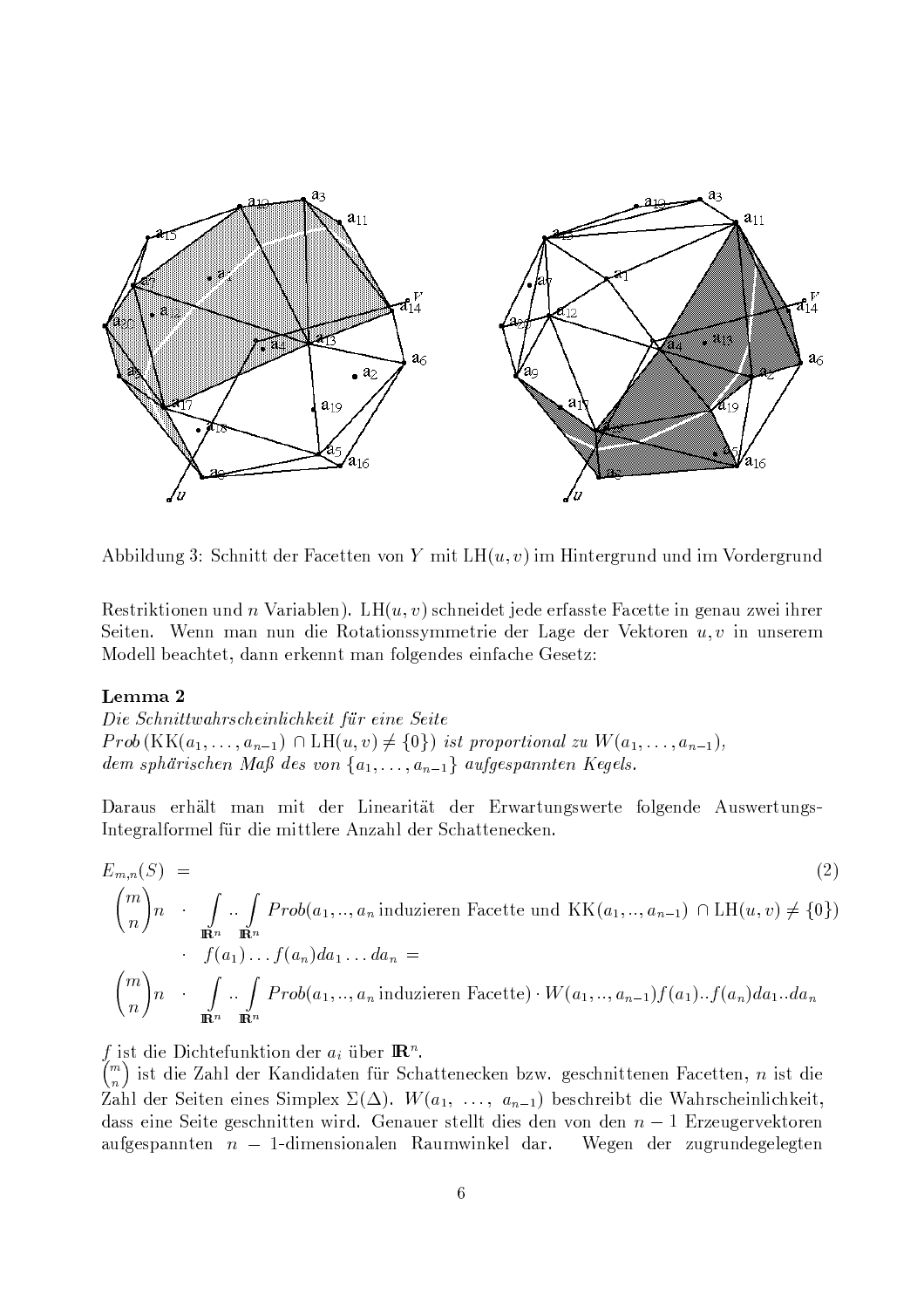Rotationssymmetrie liefert dies nach Normierung die gesuchte Schnittwahrscheinlichkeit. Und schließlich wird über alle Konstellationen von  $a_1, \ldots, a_n$  integriert.

Also gibt das Integral die Wahrscheinlichkeit an, dass  $KH(a_1, \ldots, a_n)$  eine Facette bildet und KH $(a_1, \ldots, a_{n-1})$  geschnitten wird. Weil es aber  $\binom{m}{n}n$  solche Kandidaten gibt, gibt die Integralformel den Erwartungswert an.

Die Multiplikation innerhalb des Integrales ist erlaubt, weil bei festliegenden Punkten  $a_1, \ldots, a_n$  die Facetteneigenschaft nur noch von den übrigen Punkten  $a_{n+1}, \ldots, a_m$  abhängt, wohingegen die Schnittbedingung nur von  $u$  und  $v$  beeinflusst wird. Diese beiden Vektoren sind aber stochastisch unabhängig von  $a_{n+1}, \ldots, a_m$ .

Das Ereignis  $(0, a_1, \ldots, a_n)$  induzieren eine Facette") hängt ab von der Lage von  $a_{n+1}, \ldots, a_m$ . Das Ereignis tritt genau dann ein, wenn all diese Punkte "unterhalb" der durch  $a_1, \ldots, a_n$ verlaufenden Hyperebene liegen, d.h. in dem gleichen Halbraum bzgl.  $H(a_1,\ldots,a_n)$ , der auch den Ursprung enthält. Die Entfernung dieser Hyperebene vom Ursprung sei mit  $h = h(a_1, \ldots, a_n)$  bezeichnet.

Wegen der Rotationssymmetrie der Verteilung von  $a_{n+1}, \ldots, a_m$  ist es für die Wahrscheinlichkeitsbildung gleichgültig, wo diese Hyperebene liegt, solange wie sie einen gleichbleibenden Abstand  $h = h(a_1, \ldots, a_n)$  vom Ursprung besitzt. Mit anderen Worten: Die Ausrichtung des Normalenvektors ist dann dafür ohne Bedeutung.

Es ist nun offensichtlich, dass mit wachsendem h die Chance steigt, dass alle restlichen  $m-n$ Zufallspunkte "unterhalb" der Hyperebene bleiben. Genauer:

# Lemma 3

Für  $a_i$   $(i > n)$  ist jeweils

 $Prob(a_i \text{ liegt }, \text{unterhalb }^{\alpha} \text{ von } H(a_1, \ldots, a_n) | a_1, \ldots, a_n \text{ fest}) = Prob(x^n \leq h = h(a_1, \ldots, a_n))$ 

für einen nach unserer Verteilung gestreuten Zufallspunkt x.  $(x^n)$  beschreibt hier die n-te Komponente von h.)

Diese Wahrscheinlichkeit wird aber charakterisiert durch die Randverteilung von  $x$  (bezogen auf die n-te Koordinate). Dabei spielt dann dieser Abstand h die Hauptrolle und es macht Sinn, eine Vereinfachung der obigen Koordinaten-Integraldarstellung anzustreben, die diese Abhängigkeit hervorhebt und die Redundantes reduziert.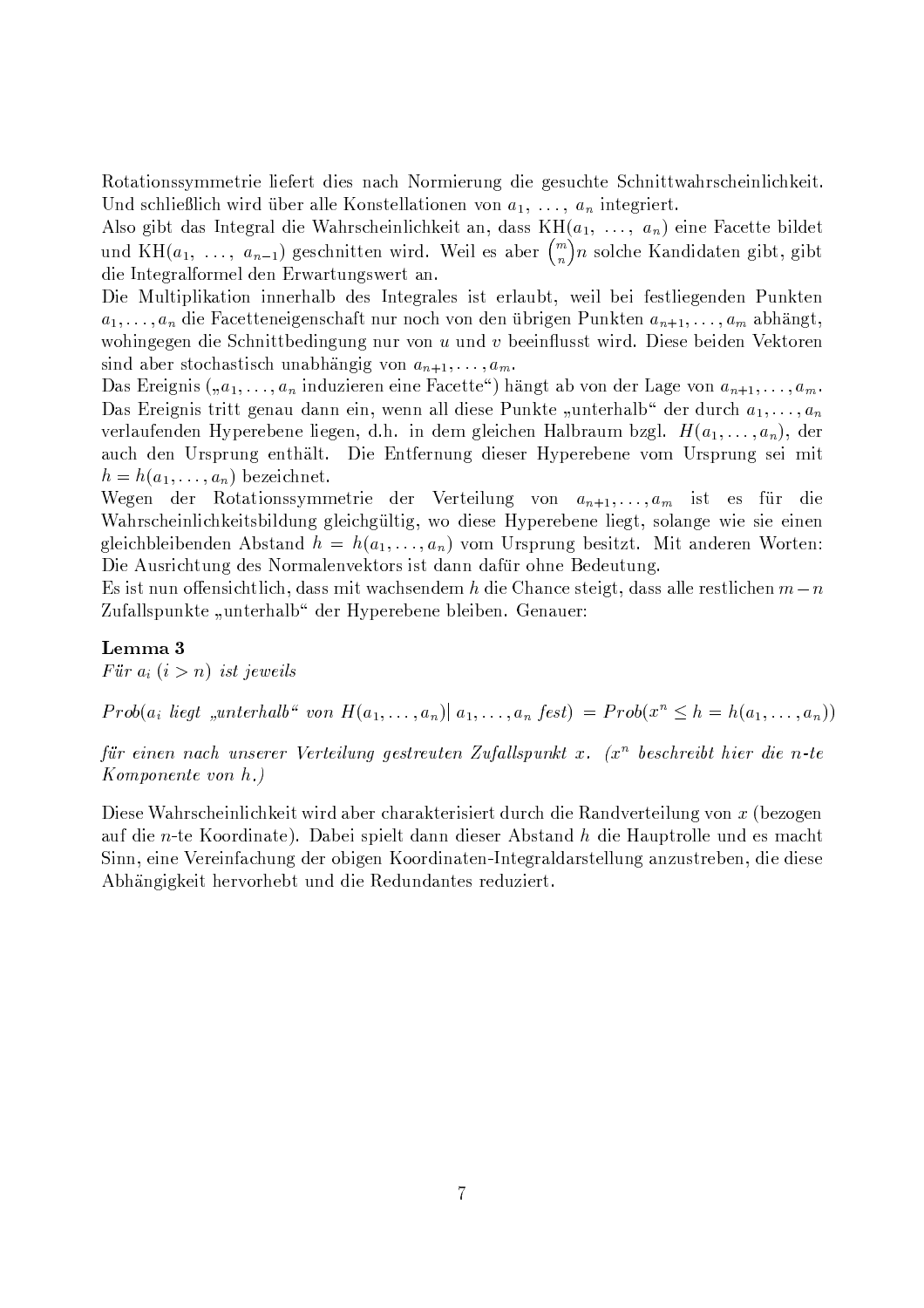#### $\overline{2}$ Vereinfachung durch Koordinatentransformation

(Geeignet als Stoff für Übungsaufgaben)

Wir drehen (zunächst gedanklich) jede Konstellation von  $(a_1, \ldots, a_n)$  in einer solchen Weise, dass danach jeweils  $H(a_1, \ldots, a_n)$ , flach" in der Hyperebene mit  $\{x | x^n = h\}$  liegt. Integrationstechnisch ist dazu eine geeignete Koordinatentransformation (Stoff von Analysis III) durchzuführen. Ziel ist es dabei, dass aus den Vektoren  $(a_1, \ldots, a_n)$  nun neue Vektoren  $(b_1, \ldots, b_n)$  werden, deren *n*-te Koordinate jeweils einheitlich  $x^n = h$  ist.

Die Richtung des Normalenvektors d zu H werden wir durch  $n-1$  Polarkoordinaten  $\psi_1 \in [0, 2\pi), \psi_2, \psi_3, \dots, \psi_{n-1} \in [0, \pi)$  beschreiben, so dass

$$
d_n^1 = \sin \psi_1 \sin \psi_2
$$
  
\n
$$
d_n^2 = \cos \psi_1 \sin \psi_2
$$
  
\n
$$
\vdots \qquad \qquad \vdots
$$
  
\n
$$
d_n^k = \cos \psi_{k-1} \sin \psi_k
$$
  
\n
$$
\vdots \qquad \qquad \vdots
$$
  
\n
$$
d_n^{n-1} = \qquad \qquad \cos \psi_{n-1}
$$
  
\n
$$
\vdots
$$
  
\n
$$
d_n^n = \qquad \qquad \cos \psi_{n-2} \sin \psi_{n-1}
$$
  
\n
$$
\vdots
$$
  
\n
$$
\cos \psi_{n-2} \sin \psi_{n-1}
$$

Wenn man danach noch diesen Vektor  $d_n$  ableitet nach den Polarkoordinaten  $\psi_k$  bei  $(k = 1, \ldots, n-1)$ , dann liefert

$$
d_k = \frac{\partial d_n}{\partial \psi_k} \frac{\sin \psi_1 \dots \sin \psi_k}{\sin \psi_1 \dots \sin \psi_k \dots \sin \psi_{n-1}}
$$

zusammen mit  $d_n$  ein orthonormales System  $(d_1, \ldots, d_n)$  Hierbei haben wir also bei  $k < n$ 

| $d_k^1 = \sin \psi_1$         | $\sin \psi_2$      | $\sin \psi_{k-1}$ | $\cos \psi_k$ |
|-------------------------------|--------------------|-------------------|---------------|
| $d_k^2 = \cos \psi_1$         | $\sin \psi_2$      | $\sin \psi_{k-1}$ | $\cos \psi_k$ |
| $d_k^3 = \cos \psi_2$         | $\sin \psi_3$      | $\sin \psi_{k-1}$ | $\cos \psi_k$ |
| $d_k^l = \cos \psi_{l-1}$     | $\sin \psi_l$      | $\sin \psi_{k-1}$ | $\cos \psi_k$ |
| $d_k^k = \cos \psi_{l-1}$     | $\sin \psi_l$      | $\sin \psi_{k-1}$ | $\cos \psi_k$ |
| $d_k^{k+1} = \cos \psi_{k-1}$ | $-\sin \psi_{k-1}$ |                   |               |
| $d_k^{k+2} = 0$               | $\sin \psi_{k-1}$  | $\cos \psi_{k-1}$ |               |
| $d_k^n = 0$                   | $\cos \psi_{k-1}$  | $\cos \psi_{k-1}$ |               |

**Aufgabe 1** : Man weise die Orthonormalität des hier entwickelten Systems nach.

Lösung:

Dass dies alles Vektoren von der Länge 1 sind, sieht man leicht durch sukzessive Addition der quadrierten Komponenten. In jedem Schritt wird dabei der Faktor mit dem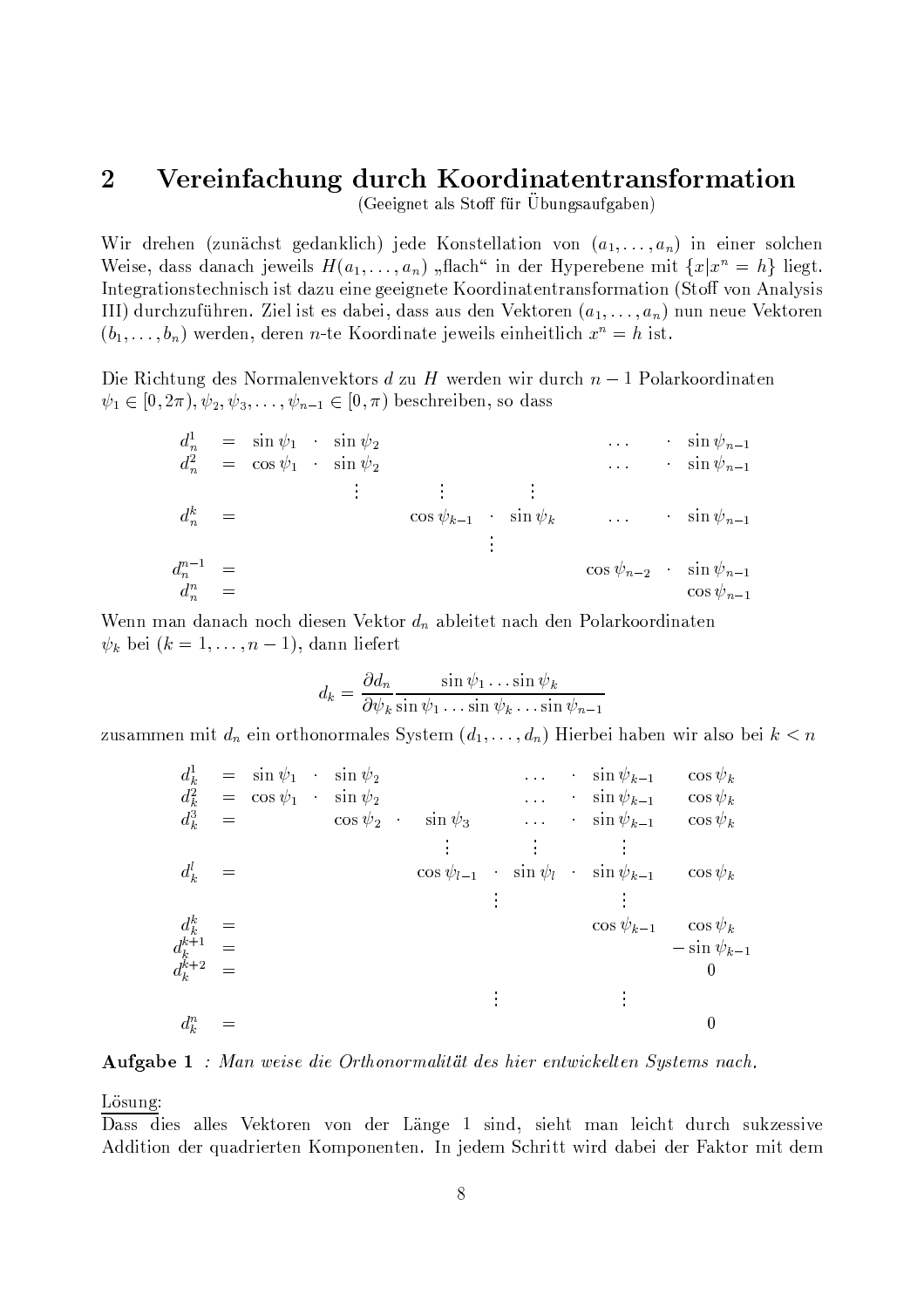"vorangegangenen" Winkel wegen  $(\sin \psi)^2 + (\cos \psi)^2 = 1$  obsolet, so dass am Schluss als Summe das Produkt der gemeinsamen Restfaktoren herauskommt. So hat man im Falle  $d_n$ 

$$
(d_n^1)^2 + (d_n^2)^2 = (\sin \psi_2)^2 \cdot \dots \cdot (\sin \psi_{n-1})^2
$$
  
\n
$$
(d_n^1)^2 + (d_n^2)^2 + (d_n^3)^2 = (\sin \psi_3)^2 \cdot \dots \cdot (\sin \psi_{n-1})^2
$$
  
\n
$$
(d_n^1)^2 + (d_n^2)^2 + (d_n^3)^2 + \dots (d_n^1)^2 = (\sin \psi_l)^2 \cdot \dots \cdot (\sin \psi_{n-1})^2
$$
  
\n
$$
(d_n^1)^2 + (d_n^2)^2 + (d_n^3)^2 + \dots (d_n^{n-1})^2 = (\sin \psi_{n-1})^2
$$
  
\n
$$
(d_n^1)^2 + (d_n^2)^2 + (d_n^3)^2 + \dots (d_n^n)^2 = (\sin \psi_{n-1})^2 + (\cos \psi_{n-1})^2 = 1
$$

Genauso sieht man induktiv ein, dass sich die Komponentenquadrate bei  $d_k$  zu 1 aufaddieren.

$$
(d_k^1)^2 + (d_k^2)^2 = (\sin \psi_2)^2 \cdot \ldots \cdot (\cos \psi_k)^2
$$
  

$$
(d_k^1)^2 + (d_k^2)^2 + (d_k^3)^2 = (\sin \psi_3)^2 \cdot \ldots \cdot (\cos \psi_k)^2
$$
  

$$
(d_k^1)^2 + (d_k^2)^2 + (d_k^3)^2 + \ldots (d_k^1)^2 = (\sin \psi_1)^2 \cdot \ldots \cdot (\cos \psi_k)^2
$$
  

$$
(d_k^1)^2 + (d_k^2)^2 + (d_k^3)^2 + \ldots (d_k^k)^2 = (\cos \psi_k)^2
$$
  

$$
(d_k^1)^2 + (d_k^2)^2 + (d_k^3)^2 + \ldots (d_k^{k+1})^2 = (\cos \psi_k)^2 + (\sin \psi_k)^2 = 1
$$

Die Orthogonalität sieht man nach dem gleichen Prinzip. Multipliziert man nämlich die Komponenten von  $d_n$  mit den entsprechenden von  $d_k$ , dann ergibt sich

$$
d_n^1 \t d_k^1 = (\sin \psi_1)^2 (\sin \psi_2)^2 \t (\sin \psi_{k-1})^2 (\sin \psi_k)(\cos \psi_k) (\sin \psi_{k+1}) \t \dots \t \sin \psi_{n-1} \n d_n^2 \t d_k^2 = (\cos \psi_1)^2 (\sin \psi_2)^2 \t (\sin \psi_{k-1})^2 (\sin \psi_k)(\cos \psi_k) (\sin \psi_{k+1}) \t \dots \t \sin \psi_{n-1} \n d_n^k \t d_k^k = (\cos \psi_{k-1})^2 (\sin \psi_k)(\cos \psi_k) (\sin \psi_{k+1}) \t \dots \t \sin \psi_{n-1} \n d_n^{k+1} \t d_k^{k+1} = (\cos \psi_{k-1})^2 (\sin \psi_k)(\cos \psi_k) (\sin \psi_{k+1}) \t \dots \t \sin \psi_{n-1} \n d_n^{k+2} \t d_k^{k+2} =
$$
\n
$$
d_n^{n-1} \t d_k^{n-1} =
$$
\n
$$
d_n^{n-1} \t d_k^n =
$$
\n
$$
d_n^n \t d_k^n =
$$
\n
$$
0
$$

Entsprechend stellt sich diese Rechnung dar, wenn man $d_k^T d_p$  mit  $k < p < n$ auswertet.

$$
d_p^1 \cdot d_k^1 = (\sin \psi_1)^2 \quad (\sin \psi_2)^2 \quad (\sin \psi_{k-1})^2 \quad (\sin \psi_k)(\cos \psi_k) \quad (\sin \psi_{k+1}) \dots \cos \psi_1
$$
  
\n
$$
d_p^2 \cdot d_k^2 = (\cos \psi_1)^2 \quad (\sin \psi_2)^2 \quad (\sin \psi_{k-1})^2 \quad (\sin \psi_k)(\cos \psi_k) \quad (\sin \psi_{k+1}) \dots \cos \psi_1
$$
  
\n
$$
\vdots \qquad \vdots \qquad \vdots
$$
  
\n
$$
d_p^k \cdot d_k^k =
$$
  
\n
$$
d_p^{k+1} \cdot d_k^{k+1} =
$$
  
\n
$$
d_p^{k+2} \cdot d_k^{k+2} =
$$
  
\n
$$
d_p^{n-1} \cdot d_k^{n-1} =
$$
  
\n
$$
d_p^{n-1} \cdot d_k^{n-1} =
$$
  
\n
$$
d_p^{n-1} \cdot d_k^{n-1} =
$$
  
\n
$$
d_p^{n-1} \cdot d_k^{n-1} =
$$
  
\n
$$
d_p^{n-1} \cdot d_k^{n-1} =
$$
  
\n
$$
d_p^{n-1} \cdot d_k^{n-1} =
$$
  
\n
$$
d_p^{n-1} \cdot d_k^{n-1} =
$$
  
\n
$$
0
$$
  
\n
$$
0
$$
  
\n
$$
0
$$
  
\n
$$
0
$$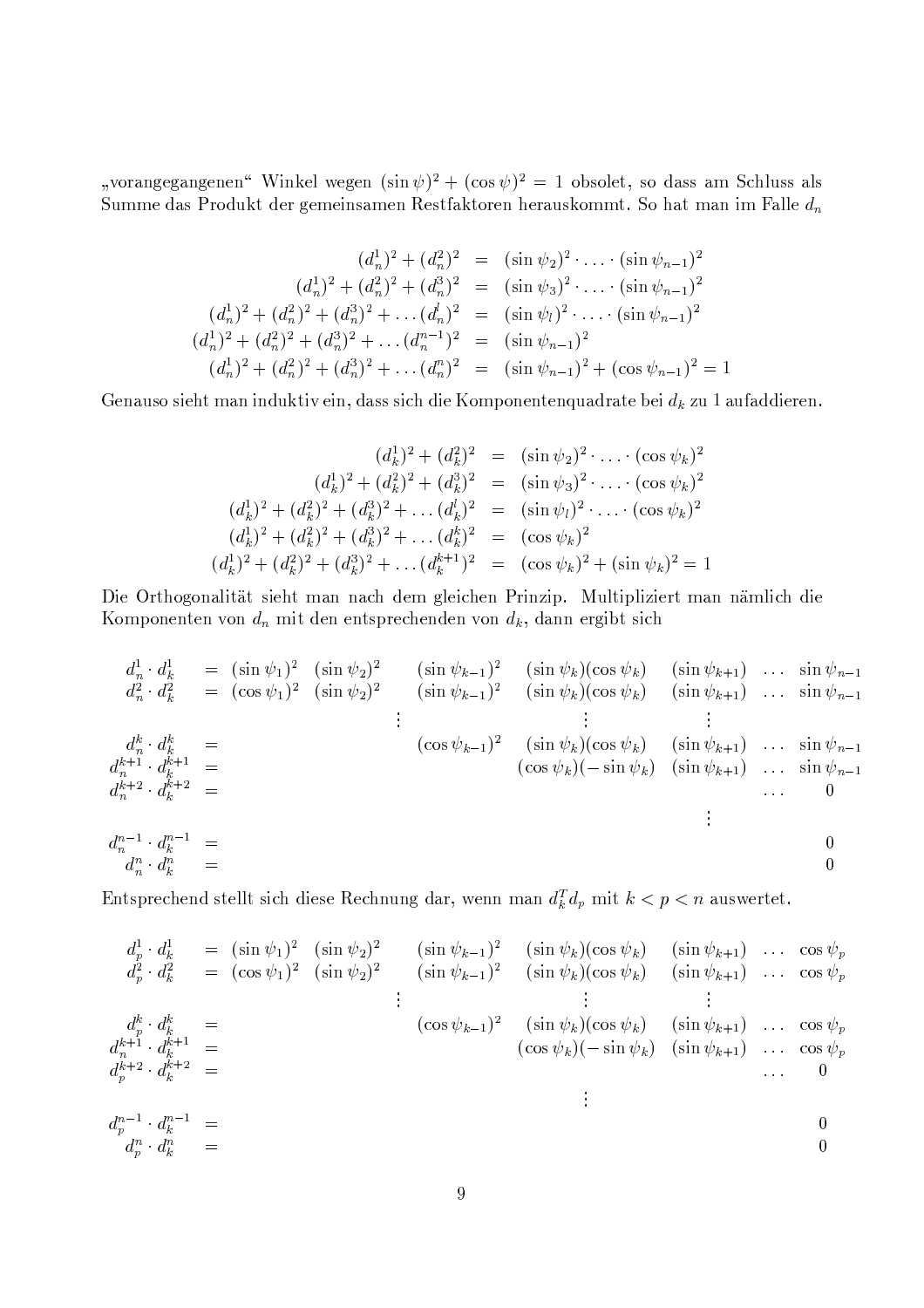Die Orthogonalität ergibt sich nun nach dem gemeinsamen induktiven Prinzip:

Addiere die beiden ersten Zeilen. Dies führt zu einem Wegfall der Faktoren mit  $\psi_1$  und es bleibt als Summe der restliche gemeinsame Faktor.

Addiert man hierzu die dritte Zeile, dann fällt auch der Einfluss des Winkels  $\psi_2$  weg und es verbleibt der gemeinsame Restfaktor.

Diese Entwicklung setzt sich fort, bis auch  $\psi_{k-1}$  verschwunden ist aus der Summe. Der gemeinsame Restfaktor wird dann durch den negativen letzten Summanden annulliert. Damit ist die Orthonormalität des verwendeten Systems nachgewiesen.

Ende der Übungsaufgabe

q.e.d.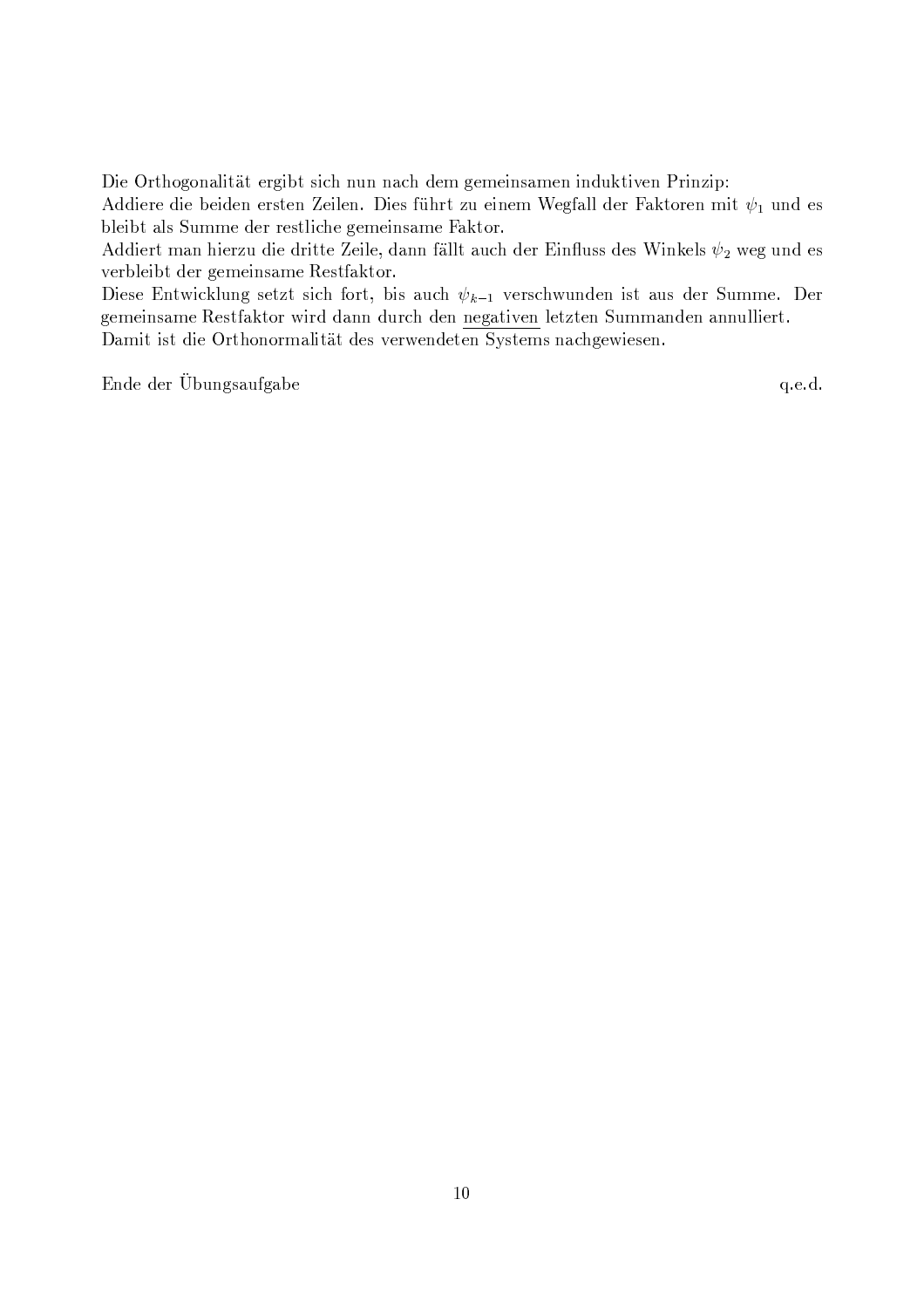#### 3 Durchführung der Koordinatentransformation

(Geeignet als Stoff für Übungsaufgaben)

Mit der Rotationsmatrix

$$
R = (d_1 | d_2 | \dots | d_n) \in \mathbb{R}^{n \times r}
$$

gelingt dann die Darstellung  $b_i = R^{-1}a_i$  bzw.  $a_i = Rb_i$  für  $i = 1, \ldots n$ . Aus  $H(a_1 \ldots, a_n)$  wird so  $\{b \mid b^n = h\} \in \mathbb{R}^n$  und  $\forall i$  ist  $b_i^n = h$ . Wir schreiben  $\overline{b}_i$  für den gestutzten Vektor  $(b_i^1, \ldots, b_i^{n-1})^T$ . Wenn man also das Koordinatensystem

$$
a^1_1,\ldots,a^n_1,\ldots,a^1_n,\ldots,a^n_n
$$

ersetzt durch das neue System, dann werden die Werte von  $b_1^n, \ldots, b_n^n$  redundant, denn sie sind vorgebenermaßen gleich  $h = h(a_1 \ldots, a_n)$ .

Also braucht man zur genauen Erfassung dieser Transformation dann die Höhe h und die Ausrichtung des Normalenvektors auf die ursprüngliche Hyperebene  $H(a_1, \ldots, a_n)$ , welche beschrieben wird durch die Polarkoordinaten  $\psi_1, \ldots, \psi_{n-1}$ .

Bei Ersetzung der  $n^2$  alten Koordinaten  $a_1^1, \ldots, a_1^n, \ldots, a_n^n, \ldots, a_n^n$  durch<br> $b_1^1, \ldots, b_1^{n-1}, \ldots, b_n^1, \ldots, b_n^{n-1}, \psi_1, \ldots, \psi_{n-1}, h$  ergibt sich dann die neue Integraldarstellung mit Hilfe von

$$
G(h) = Prob(x|x^n \le h = h(a_1 \dots, a_n))
$$
  
= Prob(x|x ||ept unterhalb von  $H(a_1 \dots, a_n)$  mit Abstand h zum Ursprung). (3)

Man erhält

$$
E_{m,n}(S) = \binom{m}{n} \cdot \int_{0}^{1} \int_{0}^{2\pi} \int_{0}^{\pi} \dots \int_{0}^{\pi} \int_{\mathbb{R}^{n-1}} \dots \int_{\mathbb{R}^{n-1}} G(h)^{m-n} \cdot W(b_1, \dots, b_{n-1}) |Det J| \tag{4}
$$
  

$$
f(b_1) \dots f(b_n) d\overline{b}_1 \dots d\overline{b}_n d\psi_{n-1} \dots d\psi_1 dh.
$$

Wegen der Rotationssymmetrie hat man immer  $f(b_i) = f(a_i)$  und  $W(b_1, \ldots, b_{n-1}) = W(a_1, \ldots, a_{n-1}).$ 

Analytisch wichtig und nichttrivial ist dabei die Rolle der Funktionaldeterminante |DetJ|.

**Satz 1** (Große Übungsaufgabe aus Analysis III)  $Es\; gilt:$ 

$$
|Det J| = |Det B| \cdot (\sin \psi_2)^1 \cdot (\sin \psi_3)^2 \cdot \ldots \cdot (\sin \psi_k)^{k-1} \cdot \ldots \cdot (\sin \psi_{n-1})^{n-2}
$$
 (5)

 $wobei$ 

$$
B := \left[ \begin{array}{cccc} b_1^1 & \cdots & b_1^{n-1} & 1 \\ \vdots & & \vdots & \\ b_n^1 & \cdots & b_n^{n-1} & 1 \end{array} \right].
$$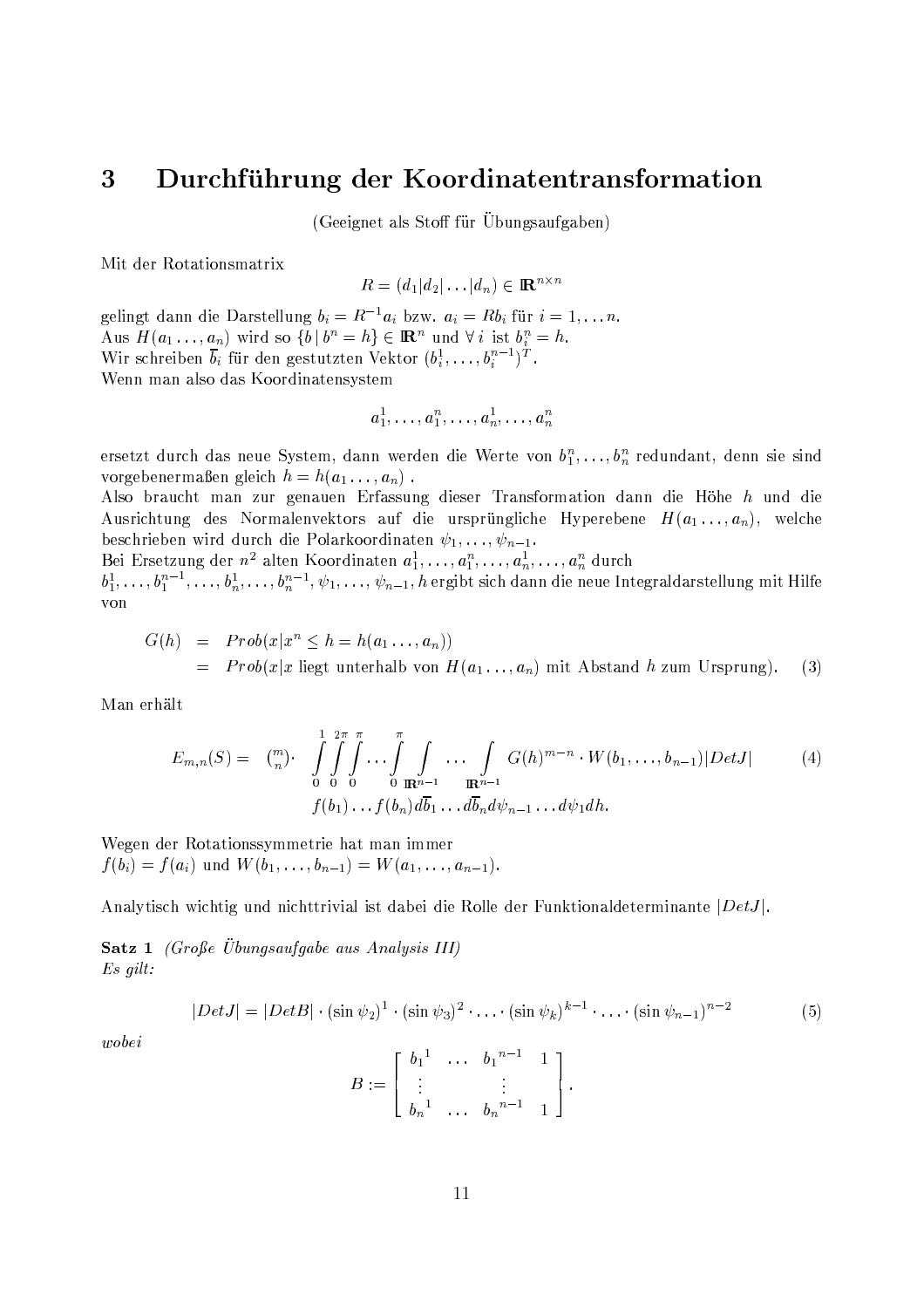**Beweis** 

Wir beachten, dass gilt:

$$
J := \begin{bmatrix} \frac{\partial a_1}{\partial b_1} & \frac{\partial a_1}{\partial b_2} & \cdots & \frac{\partial a_1}{\partial b_n} & \frac{\partial a_1}{\partial \psi_1} & \cdots & \frac{\partial a_1}{\partial \psi_{n-1}} & \frac{\partial a_1}{\partial h} \\ \vdots & \vdots & \vdots & \vdots & \vdots & \vdots & \vdots \\ \vdots & \vdots & \vdots & \vdots & \vdots & \vdots & \vdots \\ \frac{\partial a_n}{\partial \overline{b_1}} & \frac{\partial a_n}{\partial \overline{b_2}} & \cdots & \frac{\partial a_n}{\partial \overline{b_n}} & \frac{\partial a_n}{\partial \psi_1} & \cdots & \frac{\partial a_n}{\partial \psi_{n-1}} & \frac{\partial a_n}{\partial h} \end{bmatrix}
$$

 $\ddot{\phantom{0}}$ 

Die j-te Blockzeile, gehörig zu $\mathfrak{a}_j$  und bestehend aus  $n$ Zeilen, stellt sich nun dar als

$$
\left[\begin{array}{cccccc}\n\frac{\partial a_j}{\partial \overline{b}_1} & \frac{\partial a_j}{\partial \overline{b}_2} & \dots & \frac{\partial a_j}{\partial \overline{b}_n} & \frac{\partial a_j}{\partial \psi_1} & \dots & \frac{\partial a_j}{\partial \psi_{n-1}} & \frac{\partial a_j}{\partial h}\n\end{array}\right].
$$

Für diesen Block beobachten wir folgende Ableitungsauswertung:

|                             | $\sim$ 100 $\sim$            | $U_1$                                       | .                    |          | $\mathbf{0}_2$                              |          | . |               | $\boldsymbol{0}$                                | . |   |                      |                                                   | $\sim$ 100 $\sim$ 100 $\sim$                        |                                                | $\cdots$                                                                      |                                                    |                                           |
|-----------------------------|------------------------------|---------------------------------------------|----------------------|----------|---------------------------------------------|----------|---|---------------|-------------------------------------------------|---|---|----------------------|---------------------------------------------------|-----------------------------------------------------|------------------------------------------------|-------------------------------------------------------------------------------|----------------------------------------------------|-------------------------------------------|
| $a_{\frac{1}{2}}$           | $\sim$ 100 $\sim$ 100 $\sim$ | $\partial a^1$<br>$\overline{\partial b_1}$ | .                    |          | $\partial a$<br>$\overline{\partial b}$     |          | . |               | дa<br>$\overline{\partial b}$                   |   | . |                      | $\partial a^1$<br>$\overline{\partial b_n}$       | $\cdots$                                            | $\partial a^1$<br>$\partial \psi_1$            | $\begin{array}{cccccccccc} \bullet & \bullet & \bullet & \bullet \end{array}$ | $\partial a^1$<br>$\overline{\partial \psi_{n-1}}$ | $\partial a^1$<br>$\overline{\partial h}$ |
|                             | $\cdots$                     |                                             | $\cdots$             | .        |                                             |          | . |               |                                                 |   | . |                      |                                                   | $\mathbf{A} = \mathbf{A} + \mathbf{A} + \mathbf{A}$ |                                                | $\cdots$                                                                      |                                                    |                                           |
| $a_{\tau}$                  | $\cdots$                     | $\partial a^r$<br>$\overline{\partial b_1}$ | .                    |          | $\overline{\partial b}$                     |          | . | <b>Salara</b> | $\partial a^r$<br>$\overline{\partial b}$       | . |   | $\sim$ $\sim$ $\sim$ | $\partial a^r$<br>$\overline{\partial b_n}$       | <b>State State</b>                                  | $\partial a^r$<br>$\overline{\partial \psi_1}$ | $\sim$ 100 $\sim$ 100 $\sim$                                                  | $\partial a^r$<br>$\partial \psi_{n-1}$            | $\partial h$                              |
|                             | $\sim$ 100 $\pm$             |                                             | $\sim$ $\sim$ $\sim$ | $\cdots$ |                                             |          | . | .             |                                                 | . |   | $\cdots$             |                                                   | $\cdots$                                            |                                                | $\sim$ 100 $\sim$ 100 $\sim$                                                  |                                                    |                                           |
| $n-1$<br>$a_{\dot{\gamma}}$ | $\sim$ $\sim$ $\sim$         | $\partial a^n$<br>$\partial \overline{b_1}$ | .                    |          |                                             |          |   | .             | $\partial a^{n-1}$<br>$\partial \overline{b}$ . | . |   | .                    | $\partial a_i^{n-1}$<br>$\overline{\partial b_n}$ | $\sim$ 100 $\pm$ 100 $\pm$                          | $\partial a_i^{n-1}$<br>$\partial \psi_1$      | $\sim$ 100 $\sim$ 100 $\pm$                                                   | $\partial a_i^{n-1}$<br>$\partial \psi_{n-1}$      | $\partial h$                              |
| $a_i^n$                     | $\cdots$                     | $\partial a^n$                              | .                    |          | $\partial\, a^n$<br>$\overline{\partial b}$ | $\cdots$ | . |               | $\partial a^n$<br>$\overline{\partial b}$       |   | . |                      | $\partial a^n$                                    | $\sim$ $\sim$ $\sim$                                | $\partial a^n$<br>$\overline{\partial w_1}$    | $\cdots$                                                                      | $\partial a^n$<br>$\partial \psi_{n-1}$            | $\partial a^n$<br>$\partial h$            |

Wegen

$$
a_j = R b_j \text{ mit } R = (d_1 | \dots | d_n)
$$

und wegen

$$
Rb_j=(d_1|\ldots|d_{n-1}|)\overline{b}_j+d_nh
$$

lässt sich dieser Block dann abgekürzt so darstellen: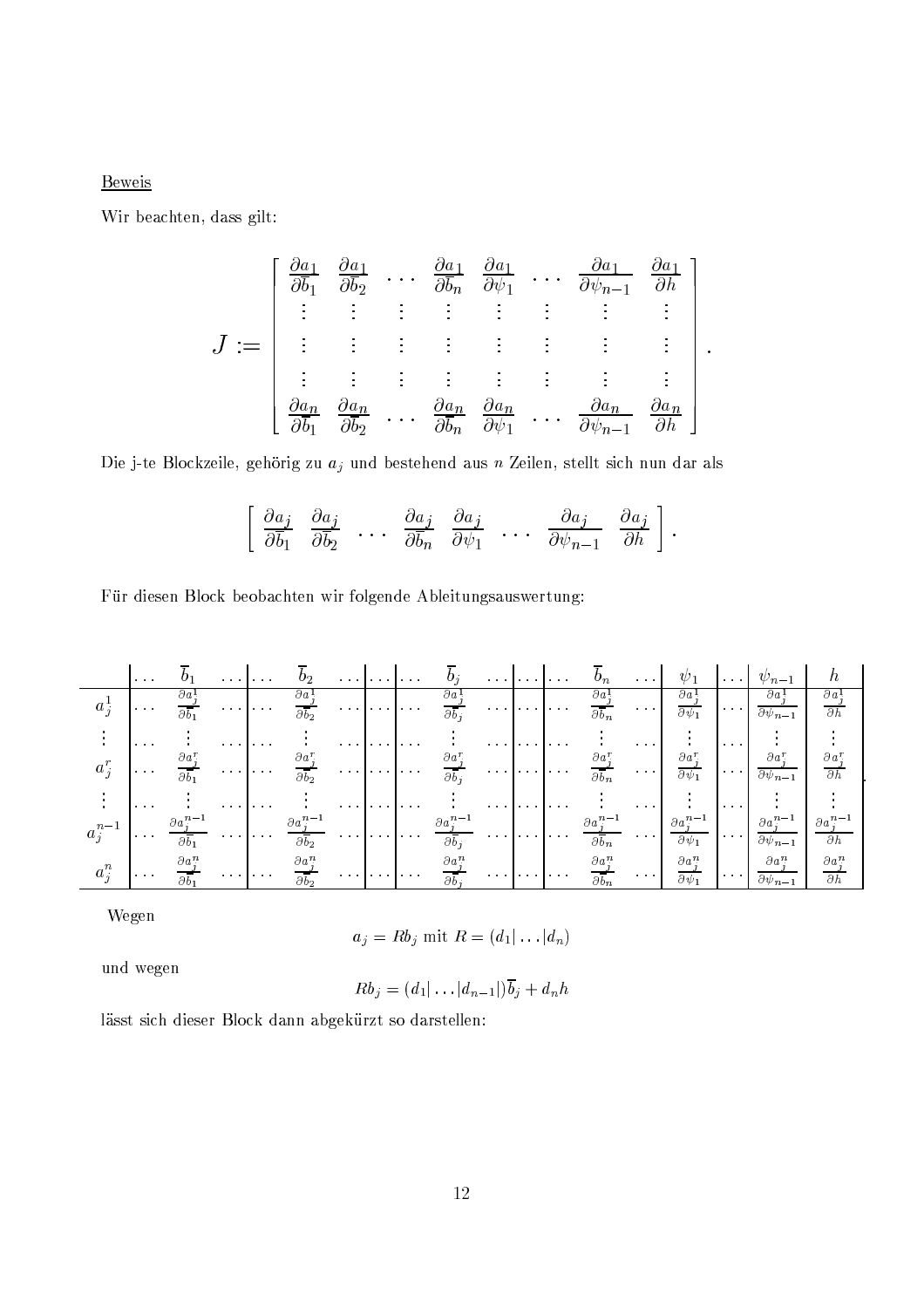|  |  |  |  |  |  |  |  |                                                                               | $\begin{bmatrix} \vec{b}_1^1 & \ldots & \vec{b}_1^{n-1} \end{bmatrix} \vec{b}_2^1 & \ldots & \vec{b}_2^{n-1} \end{bmatrix} \ldots \begin{bmatrix} \vec{b}_j^1 & \ldots & \vec{b}_j^k & \ldots & \vec{b}_j^{n-1} \end{bmatrix} \ldots \begin{bmatrix} \vec{b}_n^1 & \ldots & \vec{b}_n^{n-1} \end{bmatrix} \ldots \begin{bmatrix} \vec{b}_n^1 & \cdots & \vec{b}_n^{n-1} \end{bmatrix} \qquad \psi_1 \qquad \ldots \qquad \psi_{n-1}$                   |  |
|--|--|--|--|--|--|--|--|-------------------------------------------------------------------------------|--------------------------------------------------------------------------------------------------------------------------------------------------------------------------------------------------------------------------------------------------------------------------------------------------------------------------------------------------------------------------------------------------------------------------------------------------------|--|
|  |  |  |  |  |  |  |  |                                                                               | $a_j^1 \left[0 \ldots 0 \right] \left[0 \ldots 0 \right] \left[0 \right] d_1^1 \ldots d_k^1 \ldots d_{n-1}^1 \left[0 \right] \left[0 \ldots 0 \right] \left[\frac{\partial R}{\partial \psi_1} b_j \right]^1 \ldots \left[\frac{\partial R}{\partial \psi_{n-1}} b_j \right]^1$                                                                                                                                                                        |  |
|  |  |  |  |  |  |  |  |                                                                               |                                                                                                                                                                                                                                                                                                                                                                                                                                                        |  |
|  |  |  |  |  |  |  |  |                                                                               |                                                                                                                                                                                                                                                                                                                                                                                                                                                        |  |
|  |  |  |  |  |  |  |  | المسترات فالمستوفي المستوقف والمستحدث فالمستوقف والمستوقف والمستوقف والمستوقف |                                                                                                                                                                                                                                                                                                                                                                                                                                                        |  |
|  |  |  |  |  |  |  |  |                                                                               | $a_j^{n-1}\begin{bmatrix} 0 & \ldots & 0 \end{bmatrix}$ $\begin{bmatrix} 0 & \ldots & 0 \end{bmatrix}$ $\begin{bmatrix} 0 & d_1^{n-1} & \ldots & d_k^{n-1} & \ldots & d_{n-1}^{n-1} \end{bmatrix}$ $\begin{bmatrix} 0 & 0 & \ldots & 0 \end{bmatrix}$ $\begin{bmatrix} \frac{\partial R}{\partial \psi_1}b_j \end{bmatrix}^{n-1}$ $\begin{bmatrix} \ldots \\ \frac{\partial R}{\partial \psi_{n-1}}b_j \end{bmatrix}^{n-1}$ $\begin{bmatrix} d_n^{n-1$ |  |
|  |  |  |  |  |  |  |  |                                                                               | $a_j^n \mid 0 \ldots 0 \mid 0 \ldots 0 \mid 0 \mid d_1^n \ldots d_k^n \ldots d_{n-1}^n \mid 0 \mid 0 \ldots 0 \mid \left[\frac{\partial R}{\partial \psi_1} b_j\right]^n \ldots \mid \left[\frac{\partial R}{\partial \psi_{n-1}} b_j\right]^n \mid$                                                                                                                                                                                                   |  |

=\*A&)"'4(O?<<'KB<\$'&<Yo=d'48.10YX?K%2\$'\*A&25&(e>A.+ #dp"B&)03?K=2jk=\$B?<B<"=?4(O<O?>Q2 :)wu&29456¤e>,.+ cd'a)&\*,>,&uaKY«XW(<E¨

|         |                                                                  |  |                                                                                                                                                                                |  |  |  |  |  | $\left \overline{b}_1^1 \ldots \overline{b}_1^{n-1}\right \overline{b}_2^1 \ldots \overline{b}_2^{n-1} \ldots \left \overline{b}_j^1 \ldots \overline{b}_j^k \ldots \overline{b}_j^{n-1}\right  \ldots \left \overline{b}_n^1 \ldots \overline{b}_n^{n-1}\right  \ldots \psi_1$ | $\ldots$ |                                                                                                                                                                                                                                                                                                                                                                                                                                                                                                              |  |
|---------|------------------------------------------------------------------|--|--------------------------------------------------------------------------------------------------------------------------------------------------------------------------------|--|--|--|--|--|---------------------------------------------------------------------------------------------------------------------------------------------------------------------------------------------------------------------------------------------------------------------------------|----------|--------------------------------------------------------------------------------------------------------------------------------------------------------------------------------------------------------------------------------------------------------------------------------------------------------------------------------------------------------------------------------------------------------------------------------------------------------------------------------------------------------------|--|
|         |                                                                  |  |                                                                                                                                                                                |  |  |  |  |  |                                                                                                                                                                                                                                                                                 |          | $\begin{array}{c} \begin{array}{c} \hline \vdots \end{array} \end{array}$ $\begin{array}{c} \hline \vdots \end{array}$ $\begin{array}{c} \hline \vdots \end{array}$ $\begin{array}{ccc} \hline \vdots \end{array}$ $\begin{array}{ccc} \hline \vdots \end{array}$ $\begin{array}{ccc} \hline \vdots \end{array}$ $\begin{array}{ccc} \hline \vdots \end{array}$ $\begin{array}{ccc} \hline \vdots \end{array}$ $\begin{array}{ccc} \hline \vdots \end{array}$ $\begin{array}{ccc} \hline \vdots \end{array}$ |  |
|         |                                                                  |  |                                                                                                                                                                                |  |  |  |  |  | ang mana ang panahan na mahalalan sa manang manang manang manang manang manang manang manang manang manang man                                                                                                                                                                  |          |                                                                                                                                                                                                                                                                                                                                                                                                                                                                                                              |  |
|         |                                                                  |  |                                                                                                                                                                                |  |  |  |  |  |                                                                                                                                                                                                                                                                                 |          | $a_j^r$ : $\cdots$ : $\begin{bmatrix} \vdots & \dots & \vdots \end{bmatrix}$ : $\begin{bmatrix} 0 & \dots & 1 & \dots & 0 \end{bmatrix}$ : $\begin{bmatrix} \vdots & \dots & \vdots \end{bmatrix}$ $\begin{bmatrix} R^{-1} \frac{\partial R}{\partial \psi_1} b_j \end{bmatrix}^r$ $\cdots$ $\begin{bmatrix} R^{-1} \frac{\partial R}{\partial \psi_{n-1}} b_j \end{bmatrix}^r$ $\begin{bmatrix} 0 \end{bmatrix}$                                                                                            |  |
|         | $\begin{bmatrix} \cdot & \cdot \\ \cdot & R^{-1}O \end{bmatrix}$ |  | $\begin{bmatrix} \vdots & \vdots & R^{-1}O & \vdots & \ldots \end{bmatrix} \vdots \dots \vdots \dots \vdots \dots \vdots \dots \vdots \dots \vdots \quad R^{-1}O \quad \vdots$ |  |  |  |  |  |                                                                                                                                                                                                                                                                                 |          |                                                                                                                                                                                                                                                                                                                                                                                                                                                                                                              |  |
|         |                                                                  |  |                                                                                                                                                                                |  |  |  |  |  |                                                                                                                                                                                                                                                                                 |          | $\begin{array}{c} a_j^{n-1} \end{array}$ : $\begin{array}{c} a_j^{n-1} \end{array}$ : $\begin{array}{c} a_j^{n-1} \end{array}$ $\begin{array}{c} \vdots \\ \end{array}$ $\begin{array}{c} \vdots \\ \end{array}$ $\begin{array}{c} \vdots \\ \end{array}$ $\begin{array}{c} \vdots \\ \end{array}$ $\begin{array}{c} \vdots \\ \end{array}$ $\begin{array}{c} \vdots \\ \end{array}$ $\begin{array}{c} \vdots \\ \end{array}$ $\begin{array}{c} \vdots \\ \end{array}$                                       |  |
| $a_i^n$ |                                                                  |  |                                                                                                                                                                                |  |  |  |  |  |                                                                                                                                                                                                                                                                                 |          | $\ldots$ : $\left  \begin{array}{ccc} \vdots & \vdots \end{array} \right $ : $\left  \begin{array}{ccc} 1 & \ldots & 1 \end{array} \ldots \begin{array}{ccc} 1 & \end{array} \right $ : $\left  \begin{array}{ccc} \vdots & \vdots \end{array} \right $ $\left  \begin{array}{ccc} R^{-1} \frac{\partial R}{\partial \psi_1} b_j \end{array} \right ^{n}$ $\left  \ldots \right $ $\left[ R^{-1} \frac{\partial R}{\partial \psi_{n-1}} b_j \right]^{n}$                                                     |  |

Nun ist

$$
|DetJ| = \begin{vmatrix} R & 0 & \cdots & \cdots & 0 \\ 0 & R & 0 & & & 0 \\ \vdots & & & & \vdots \\ 0 & & & & \vdots \\ 0 & & & & & 0 \\ 0 & 0 & \cdots & \cdots & 0 & R \end{vmatrix} \cdot \frac{\begin{vmatrix} \text{Rest-Blockzeile zu } a_1 \\ \vdots \\ \text{Rest-Blockzeile zu } a_n \end{vmatrix}}{\begin{vmatrix} \text{Rest-Blockzeile zu } a_{n-1} \\ \text{Rest-Blockzeile zu } a_n \end{vmatrix}} \right) =
$$
  
= 
$$
Det \begin{bmatrix} R & 0 & \cdots & \cdots & 0 \\ 0 & R & 0 & & 0 \\ \vdots & & & & \vdots \\ \text{R} & & & \vdots \\ \text{R} & & & \vdots \\ \text{R} & & & \vdots \\ \text{R} & & & \vdots \\ \text{R} & & & \vdots \\ \text{R} & & & \vdots \\ \end{bmatrix} \cdot Det \begin{bmatrix} \text{Rest-Blockzeile zu } a_1 \\ \text{Rest-Blockzeile zu } a_1 \\ \hline \text{Rest-Blockzeile zu } a_{n-1} \\ \hline \text{Rest-Blockzeile zu } a_{n-1} \\ \hline \text{Rest-Blockzeile zu } a_n \end{bmatrix}.
$$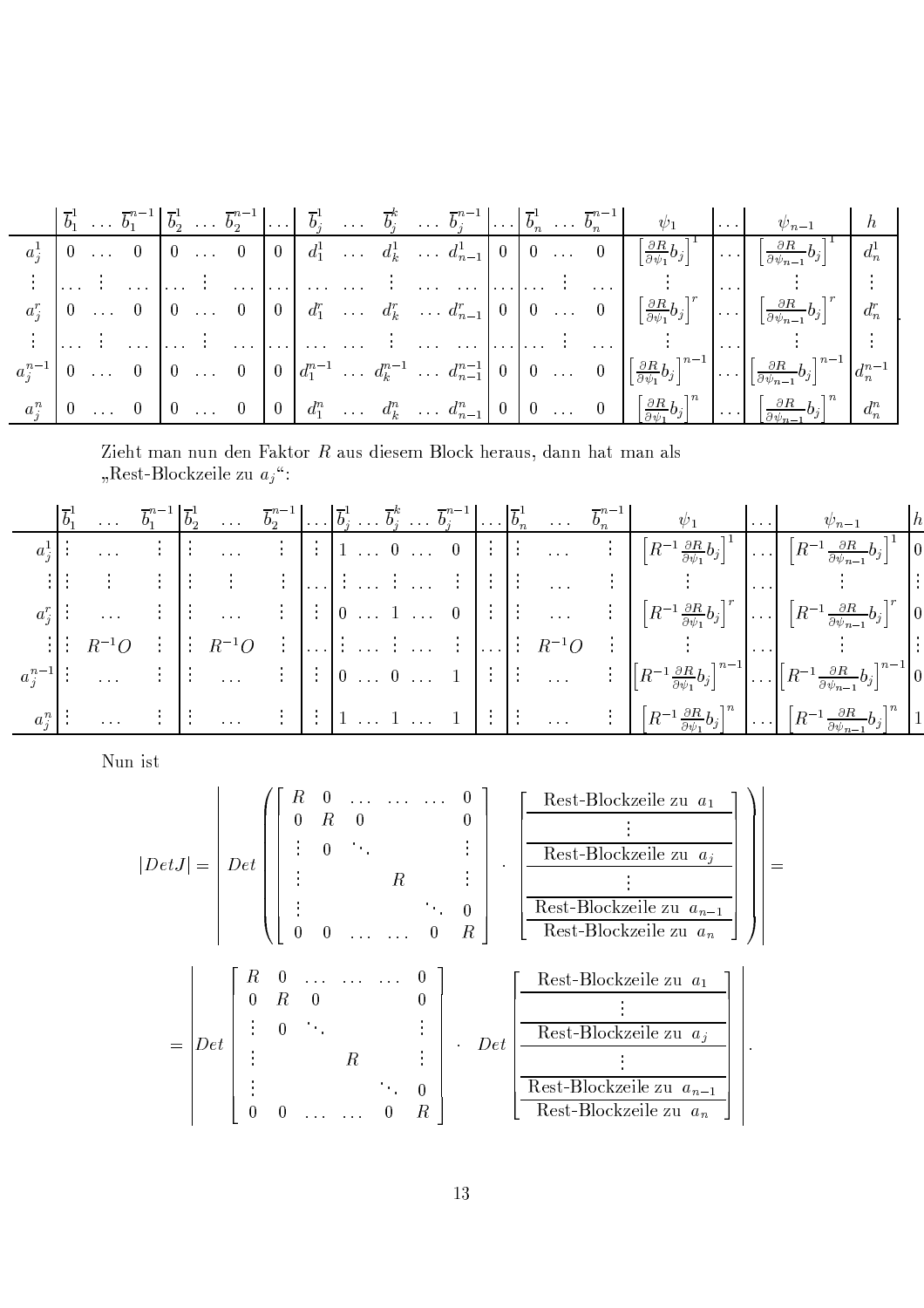

weil ja  $R$  eine orthogonale (Rotations-) Matrix ist.

Die Determinante der zweiten Matrix kann im Betrag bessser errechnet werden, wenn wir die jeweils n-te Zeile des jeweiligen Zeilenblocks an den Schluss verlagern, so dass die n-te Zeile des j-ten Blocks zur  $n \cdot (n-1) + j$ -ten Zeile der Gesamtmatrix wird. Dadurch entsteht dann folgende Struktur:



Für den Determinantenbetrag ist dann nur noch  $|Det\widetilde{B}|$  wesentlich. Zu den Einträgen von  $\tilde{B}$  kommt man so:  $\tilde{b}^n_i = 1 \forall j$  und weiter

$$
\tilde{b}_{j}^{i} = e_{n}^{T} (R^{-1} \frac{\partial R}{\partial \psi_{i}} b_{j}) = e_{n}^{T} (R^{T} \frac{\partial R}{\partial \psi_{i}} b_{j}) = e_{n}^{T} R^{T} (\frac{\partial R}{\partial \psi_{i}} b_{j})
$$
\n
$$
= d_{n}^{T} (\frac{\partial R}{\partial \psi_{i}} b_{j}) = d_{n}^{T} \left[ \frac{\partial d_{1}}{\partial \psi_{i}} \mid \dots \mid \frac{\partial d_{k}}{\partial \psi_{i}} \mid \dots \mid \frac{\partial d_{n}}{\partial \psi_{i}} \right] b_{j}
$$
\n(6)

Dazu sehen wir uns die Form von  $d_k$  an.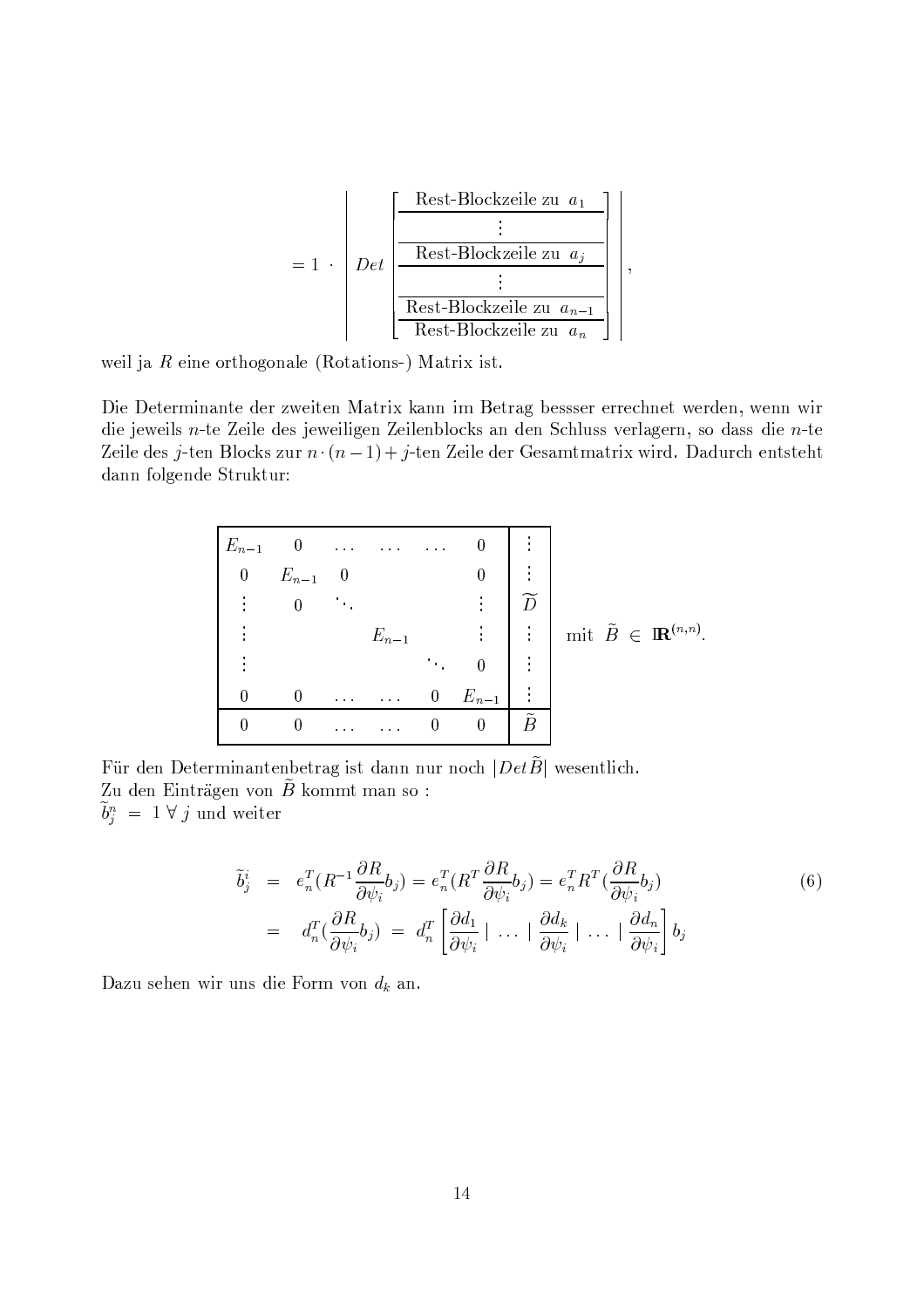$\sin \psi_1$   $\sin \psi_2$ <br>  $\cos \psi_1$   $\sin \psi_2$ <br>  $\cos \psi_2$   $\ldots$   $\sin \psi_{i-1}$ <br>  $\sin \psi_i$   $\ldots$   $\sin \psi_{k-1}$   $\cos \psi_k$ <br>  $\vdots$   $\vdots$   $\vdots$   $\vdots$   $\vdots$   $\cos \psi_{k-1}$   $\cos \psi_k$ <br>  $\cos \psi_i$   $\ldots$   $\sin \psi_{k-1}$   $\cos \psi_k$ <br>  $\vdots$   $\vdots$   $\cos \psi_{k-1}$   $\cos \psi_k$ <br>  $d_k =$  $\overline{0}$ 

Dies abgeleitet nach  $\psi_i$  ergibt auf jeden Fall 0 bei  $i > k$ . Multipliziert man dies dann mit  $d_n^T$ , dann entsteht

natürlich 0 bei  $i > k$ .

Und abgeleitet nach  $\psi_i$  mit  $i < k$  ergibt sich daraus

$$
\frac{\partial d_k}{\partial \psi_i} = \left[\sin \psi_{i+1} \cdot \sin \psi_{k-1} \cdot \cos \psi_k\right] \cdot d_i =
$$
\n
$$
\begin{bmatrix}\n\sin \psi_1 & \sin \psi_2 & \cos \psi_i & \sin \psi_{k-1} & \cos \psi_k \\
\cos \psi_1 & \sin \psi_2 & \cos \psi_i & \sin \psi_{k-1} & \cos \psi_k \\
\cos \psi_2 & \cdots & \cos \psi_i & \sin \psi_{k-1} & \cos \psi_k \\
\vdots & \vdots & \vdots & \vdots \\
\cos \psi_{i-1} & \cos \psi_i & \cdots & \sin \psi_{k-1} & \cos \psi_k \\
\vdots & \vdots & \vdots & \vdots & 0 \\
0 & 0 & 0 & 0 \\
0 & 0 & 0 & 0\n\end{bmatrix}
$$
\n
$$
= \begin{bmatrix}\n(7) \cos \psi_1 & \cos \psi_2 & \sin \psi_{k-1} & \cos \psi_k \\
\cos \psi_2 & \cdots & \cos \psi_i & \sin \psi_{k-1} & \cos \psi_k \\
\vdots & \vdots & \vdots & \vdots \\
0 & 0 & 0\n\end{bmatrix}
$$

Multipliziert man dies dann mit  $d_n^T$ , dann entsteht 0 bei  $i < k$  wegen  $d_n^T d_i = 0$ .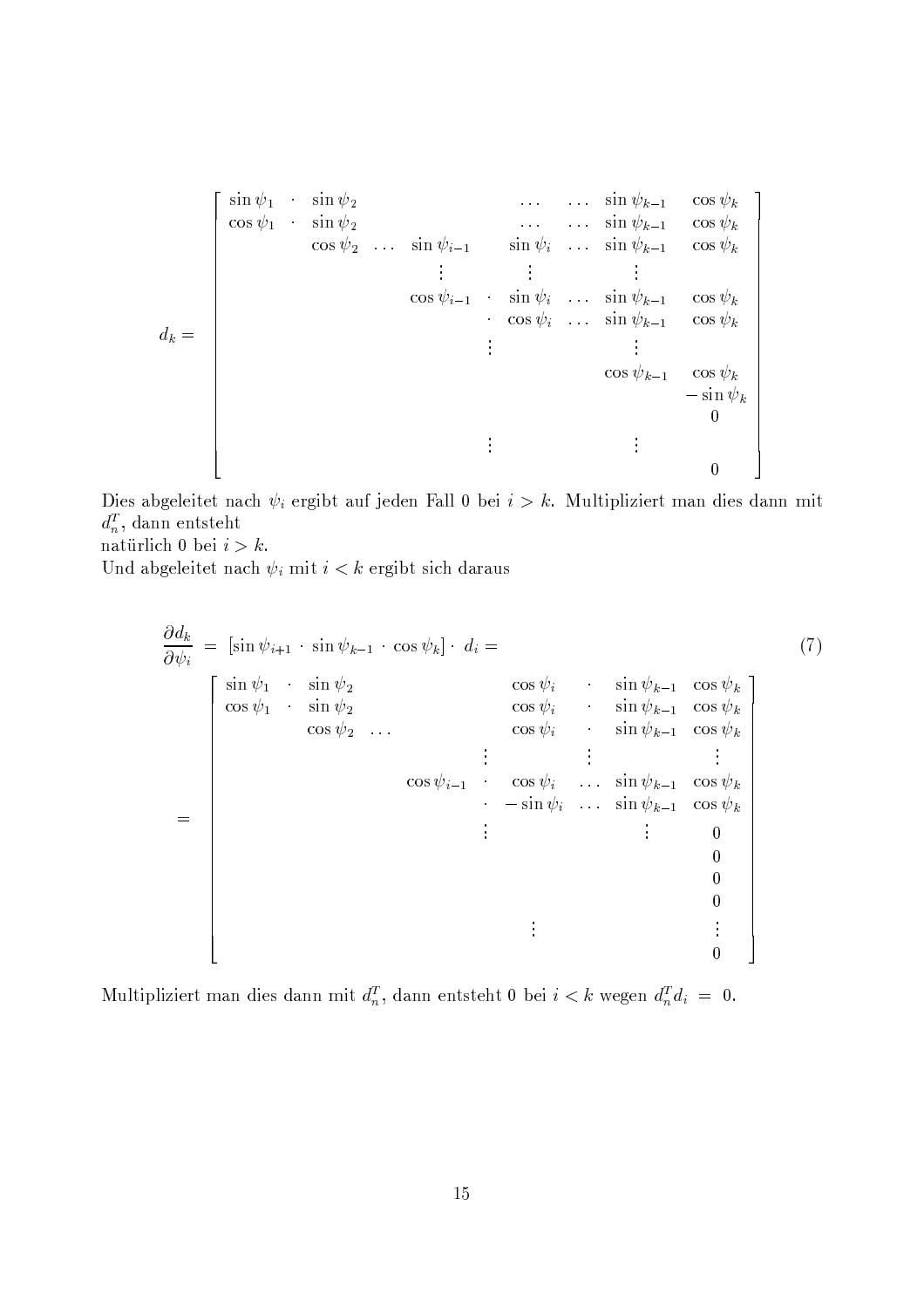Und wenn  $d_k$  abgeleitet wird nach  $\psi_k$  (also  $i = k$ ), dann entsteht

$$
\frac{\partial d_k}{\partial \psi_i} = \begin{bmatrix}\n-\sin \psi_1 & \sin \psi_2 & \cdots & \sin \psi_{k-1} & \sin \psi_k \\
-\cos \psi_1 & \sin \psi_2 & \cdots & \sin \psi_{r-1} & \sin \psi_r & \cdots & \sin \psi_{k-1} & \sin \psi_k \\
\vdots & \vdots & \vdots & \vdots & \vdots & \vdots \\
-\cos \psi_{r-1} & \sin \psi_r & \cdots & \sin \psi_{k-1} & \sin \psi_k \\
\vdots & \vdots & \vdots & \vdots & \vdots \\
-\cos \psi_r & \cdots & \sin \psi_{k-1} & \sin \psi_k \\
\vdots & \vdots & \vdots & \vdots \\
-\cos \psi_{k-1} & \sin \psi_k & -\cos \psi_k \\
0\n\end{bmatrix}
$$

Schließlich entsteht bei $i=k$ und Multiplikation mit $\boldsymbol{d}_k$ die Summe

Und dies ist gerade

 $-\sin \psi_{k+1} \cdots \sin \psi_{n-1} \cdot 1.$ 

Damit ergibt sich

$$
\widetilde{b}_j^i = (-\sin \psi_{i+1} \cdots \sin \psi_{n-1}) \cdot b_j^i
$$

Ziehen wir die eingeklammerten Vorfaktoren heraus, dann entsteht

$$
|\text{Det}\widetilde{B}| = |\text{Det}B| \cdot \begin{array}{cccc} (\sin \psi_2 & \sin \psi_3 & \cdots & \sin \psi_{n-1}) \\ (\sin \psi_3 & \cdots & \sin \psi_{n-1}) \\ & \ddots & \ddots & \ddots & \vdots \\ & \cdots & \cdots & \cdots \\ & \cdots & \cdots & \cdots \\ & & \cdots & (\sin \psi_{n-1}) \end{array}
$$

Und dies ist nun

$$
|Det B| \cdot (\sin \psi_2) \cdot (\sin \psi_3)^2 \cdot (\sin \psi_4)^3 \cdots (\sin \psi_{n-1})^{n-2}.
$$
 (8)

q.e.d.

Ende der großen Übungsaufgabe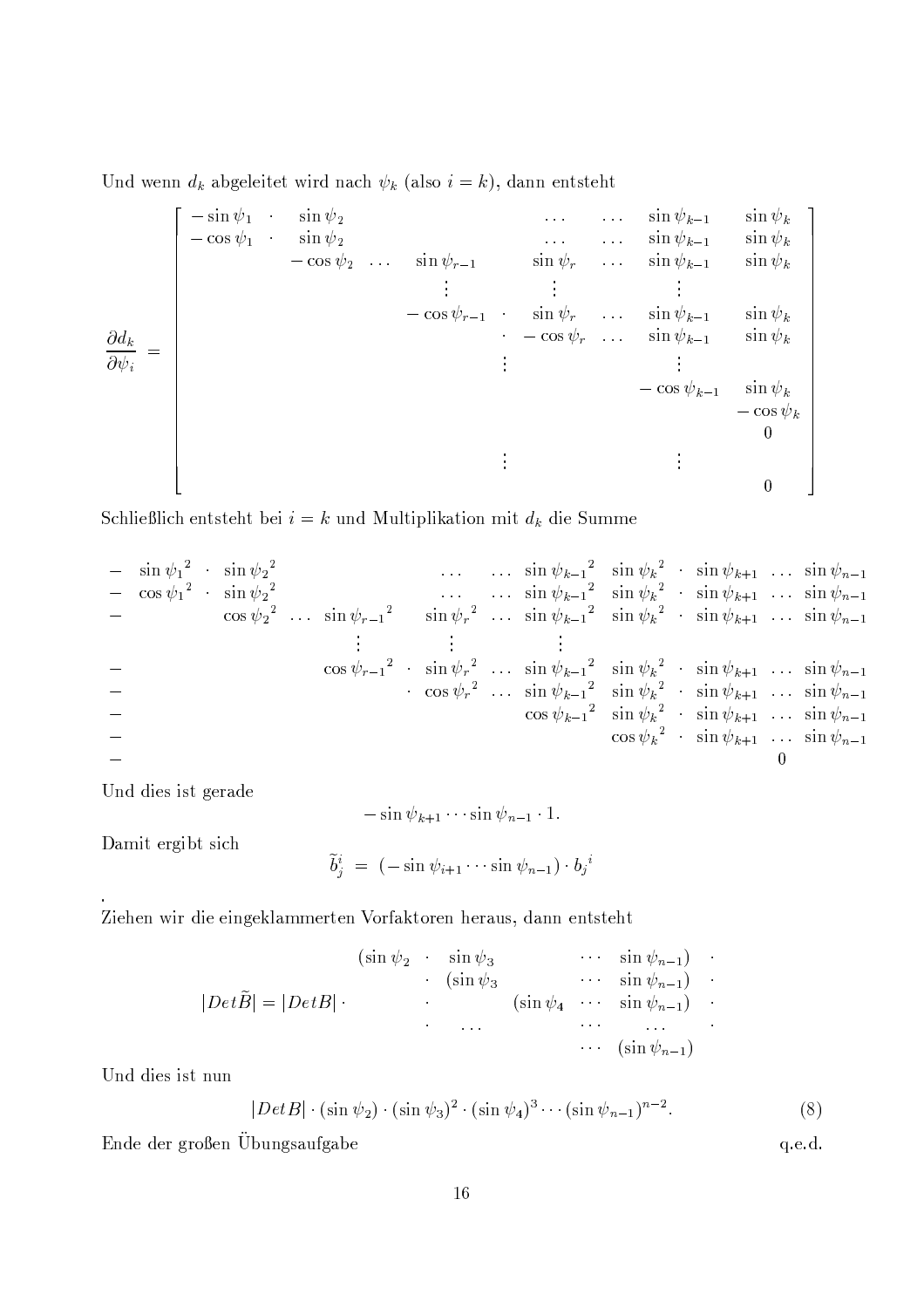#### Integralauswertung und Integralabschätzung  $\overline{4}$

(In Teilen geeignet als Stoff für Übungsaufgaben)

Setzt man dies in unsere anfängliche Integralformel ein, dann erhält man

$$
E_{m,n}(S) = {m \choose n} n \cdot \int_{0}^{1} \int_{0}^{2\pi} \int_{0}^{\pi} \dots \int_{0}^{\pi} \int_{\mathbb{R}^{n-1}} \dots \int_{\mathbb{R}^{n-1}} G(h)^{m-n} \cdot W(b_1, \dots, b_{n-1}) |Det B|
$$
(9)  

$$
(\sin \psi_2) \cdot (\sin \psi_3)^2 \cdot (\sin \psi_4)^3 \cdots (\sin \psi_{n-1})^{n-2} f(\overline{b}_1) \dots f(\overline{b}_n) d\psi_{n-1} \dots d\psi_2 d\psi_1 dh.
$$

Hier kann man die Integration über die Polarkoordinaten herausziehen und erhält:

$$
E_{m,n}(S) = \int_{0}^{2\pi} \int_{0}^{\pi} \dots \int_{0}^{\pi} (\sin \psi_2) \cdot (\sin \psi_3)^2 \cdot (\sin \psi_4)^3 \dots (\sin \psi_{n-1})^{n-2} d\psi_{n-1} d\psi_2 \dots d\psi_1 \quad (10)
$$

$$
{m \choose n} n \cdot \int_{0}^{1} \int_{\mathbb{R}^{n-1}} \dots \int_{\mathbb{R}^{n-1}} G(h)^{m-n} \cdot W(b_1, \dots, b_{n-1}) |Det B| f(\overline{b}_1) \dots f(\overline{b}_n) dh.
$$

Der erste Faktor gibt gerade das Lebesgue-Maß über die Oberfläche der Einheitskugel  $\omega_n$  des  $\mathbb{R}^n$ an. Hierfür und für das Lebesguemaß der  $n-1$ -dimensionalen Vollkugel sind die folgenden Größen bekannt:

$$
\lambda_{n-1}(\omega_n) = \frac{2 \cdot \pi^{\frac{n}{2}}}{\Gamma(\frac{n}{2})} \text{ und } \lambda_{n-1}(\Omega_{n-1}) = \frac{\pi^{\frac{n-1}{2}}}{\Gamma(\frac{n+1}{2})}
$$
\n(11)

Deshalb gilt schlussendlich

$$
E_{m,n}(S) = \lambda_{n-1}(\omega_n) {m \choose n} n \int_{0}^{1} \int_{\mathbb{R}^{n-1}} \ldots \int_{\mathbb{R}^{n-1}} G(h)^{m-n} W(b_1,\ldots,b_{n-1}) |Det B| f(b_1) \ldots f(b_n) d(\overline{b}_1) \ldots d(\overline{b}_n) dh
$$

Wir sind also nun so weit, dass "nur noch" folgende Integrationsaufgabe ansteht.

$$
E_{m,n}(S) = \lambda_{n-1}(\omega_n) \cdot \binom{m}{n} n \cdot \int_0^1 G(h)^{m-n} \Lambda_S(h) \cdot dh \tag{12}
$$

$$
\text{mit } \Lambda_S(h) = \int\limits_{\mathbb{R}^{n-1}} \ldots \int\limits_{\mathbb{R}^{n-1}} |Det B| W(b_1,\ldots,b_{n-1}) f(b_1) \ldots f(b_n) d(\overline{b}_1) \ldots d(\overline{b}_n) \qquad (13)
$$

$$
\text{und } B := \begin{bmatrix} b_1^1 & \dots & b_1^{n-1} & 1 \\ \vdots & & \vdots & \\ b_n^1 & \dots & b_n^{n-1} & 1 \end{bmatrix} . \tag{14}
$$

Die präzise Auswertung von  $\Lambda_S(h)$  ist allerdings nicht einfach. Vor allem treten je nach Größe von  $h$  unterschiedliche Komplikationen auf. Deshalb erarbeiten wir verschiedenartige Abschätzungen,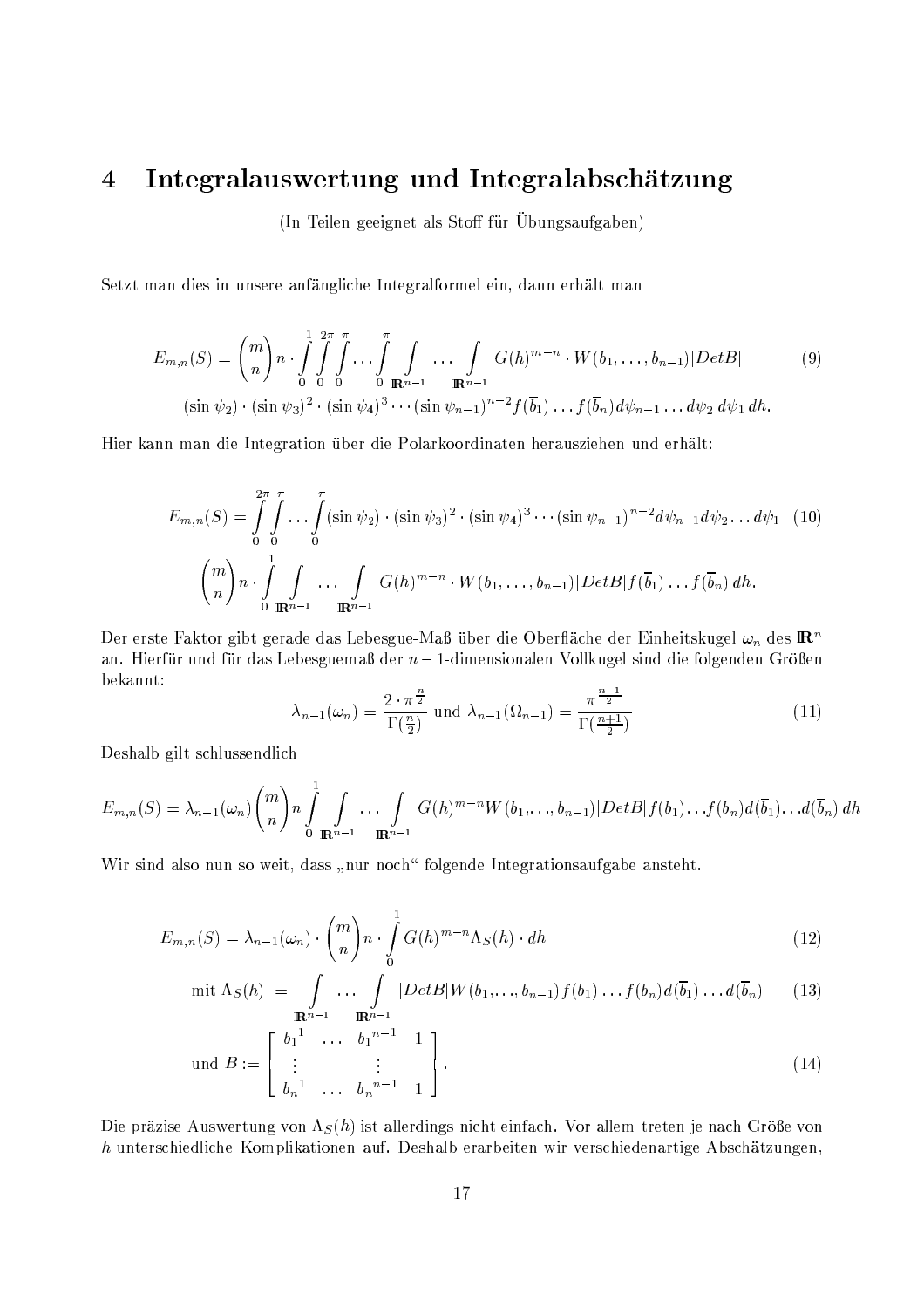die dann für die jeweiligen h-Bereiche verwendet werden können.

### 1. Abschätzung

Wir beachten, dass  $W(b_1,...b_{n-1})$  den (normierten) sphärischen Winkel angibt, der von  $(b_1, \ldots, b_{n-1})$  im entsprechenden  $n-1$ -dimensionalen Raum aufgespannt wird. Dies entspricht also dem Anteil an der Einheitskugeloberfläche (und genauso am Kugelinneren), den dieser Kegel ausschneidet.

Nun hat man

$$
\frac{1}{2} \geq W(b_1, \ldots b_{n-1}) = \frac{\lambda_{n-1}(KK((b_1, \ldots, b_{n-1}) \cap \Omega_n)}{\lambda_{n-1}(\Omega_{n-1})} = \frac{\lambda_{n-1}(KK((b_1, \ldots, b_{n-1}) \cap \omega_n)}{\lambda_{n-1}(\omega_{n-1})}.
$$

Deshalb gilt

$$
\Lambda_S(h) \le \frac{1}{2} \Lambda_B(h),\tag{15}
$$

wobei

$$
\Lambda_B(h) := \int\limits_{\mathbf{R}^{n-1}} \ldots \int\limits_{\mathbf{R}^{n-1}} |DetB| f(b_1) \ldots f(b_n) d(\overline{b}_1) \ldots d(\overline{b}_n)
$$

Diese Abschätzung eignet sich vor allem dann, wenn h noch weit kleiner als 1 ist.

## 2. Abschätzung

Bei der Auswertung von  $\Lambda_S(h)$  sind zwei geometrische Größen im Spiel, nämlich zum Ersten

$$
|Det B| = n! \lambda_n \left( KH \left( 0, \begin{pmatrix} \overline{b}_1 \\ 1 \end{pmatrix}, \dots, \begin{pmatrix} \overline{b}_n \\ 1 \end{pmatrix} \right) \right)
$$
  
=  $(n-1)!\lambda_{n-1} (KH(\overline{b}_1, \dots, \overline{b}_n)) = (n-1)!\lambda_{n-1} (KH(b_1, \dots, b_n)).$  (16)

Dies ist also das  $(n-1)!$ -fache des  $(n-1)$ -dimensionalen Volumens, welches der Simplex aus den Punkten  $b_1, \ldots, b_n$  aufweist; (all diese Punkte liegen bekanntlich in der Ebene  $\{x | x^n = h\}$ ). Und die zweite Größe ist wie schon gesagt der sphärische Winkel (Raumanteil), den der Kegel

aus  $(b_1, \ldots b_{n-1})$  erzeugt.

Das Integral  $\Lambda_S(h)$  erzeugt nun eine "gemittelte" oder "Durchschnitts-"größe für das Produkt  $|DetB| \cdot W(b_1, \ldots b_{n-1})$ . Dessen exakte Durchschnittsberechnung fällt uns schwer, aber mit der Ungleichung von Cauchy-Schwartz gelingt folgende Abschätzung:

$$
\Lambda_S(h) \leq [\Lambda_{B_2}(h) \cdot \Lambda_{W_2}(h)] \tag{17}
$$

wobei wir definieren:

$$
\Lambda_{B_2}(h) := \int\limits_{\mathbb{R}^{n-1}} \ldots \int\limits_{\mathbb{R}^{n-1}} |Det B|^2 f(b_1) \ldots f(b_n) d(\overline{b}_1) \ldots d(\overline{b}_n)
$$
\n(18)

$$
\Lambda_{W_2}(h) := \int\limits_{\mathbb{R}^{n-1}} \ldots \int\limits_{\mathbb{R}^{n-1}} W(b_1, \ldots b_{n-1})^2 f(b_1) \ldots f(b_n) d(\overline{b}_1) \ldots d(\overline{b}_n)
$$
(19)

Diese Integrale  $\Lambda_{B_2}(h)$  und  $\Lambda_{W_2}(h)$  können wir gut in den Griff bekommen. Dies klappt bei  $\Lambda_{B_2}(h)$ überall und bei  $\Lambda_{W_2}(h)$  vor allem bei  $h \approx 1$ .

Eine Begleiterscheinung unserer Koordinatenreduzierung und der Konzentration auf die Größe h ist es nun, dass in unsere Integrale vor allem Randverteilungen und Randdichten bzgl. der n-ten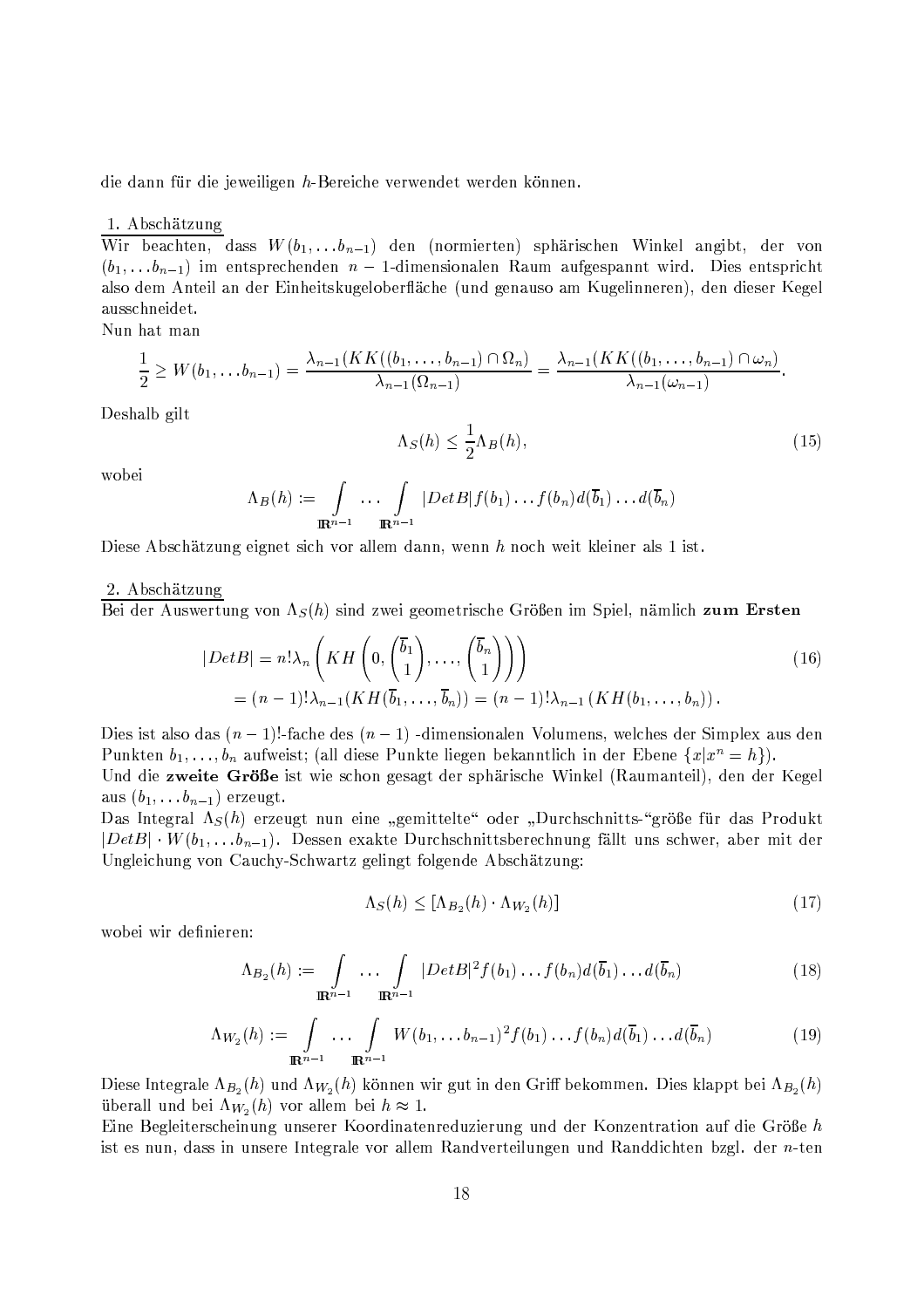Koordinate eingehen. Deshalb stellen wir an dieser Stelle bereits die zu diesem Zweck verwendeten Funktionen vor.

$$
G(h) = Prob(x^n \le h) = \int_{h}^{1} \int_{\mathbf{R}^{n-1}} f(\binom{\overline{b}}{h}) d\overline{b} dh = \int_{h}^{1} \int_{\mathbf{R}^{n}} \cdots \int_{h} f((b^1, \ldots, b^{n-1})^T) db^1, \ldots, db^{n-1} dh = \int_{h}^{1} g(h) dh.
$$
 (20)

Also ist  $g(h)$  die sogenannte Randdichte zu unserer Randverteilungsfunktion  $G(h)$ .

$$
g(h) = \int_{\mathbb{R}^{n-1}} f\left(\frac{\overline{b}}{h}\right) d\overline{b}.
$$
 (21)

Interessant sind auch noch zwei Funktionen  $g_1(h)$  und  $g_2(h)$ , mit denen man die bedingten Erwartungswerte von jeweiligen Koordinatengrößen innerhalb der jeweiligen Ebene in Höhe h beschreiben kann.

$$
g_1(h) = \int_{\mathbf{R}} \cdots \int_{\mathbf{R}} |b^1| f((b^1, \ldots, b^{n-1})^T) db^1, \ldots, db^{n-1}.
$$
 (22)

$$
g_2(h) = \int_{\mathbf{R}} \cdots \int_{\mathbf{R}} |b^1|^2 f((b^1, \ldots, b^{n-1})^T) db^1, \ldots, db^{n-1}.
$$
 (23)

Mit diesen Funktionen bekommt man

$$
\frac{g_1(h)}{g(h)} = E(|b^1| | b^n = h)
$$
\n(24)

$$
\frac{g_2(h)}{g(h)} = E(|b^1|^2 | b^n = h)
$$
\n(25)

Relativ uninteressant ist der entsprechende bedingte Erwartungswert von  $b<sup>1</sup>$  (ohne Betrag). Er ist wegen der Rotationssymmetrie (also auch Symmetrie zu 0) jeweils 0.

Wir geben an dieser Stelle bereits vorsorglich die Umsetzung dieser Rand-Funktionen für die spezielle Verteilung (Gleichverteilung über die Einheitskugeloberfläche  $\omega_n$ ) an, auf die wir uns bei der späteren Auswertung beschränken wollen. Zu dieser Verteilung existiert zwar keine Dichtefunktion über  $\mathbb{R}^n$ , jedoch kommt man mit zulässigen Konvergenzüberlegungen aus Verteilungen mit solchen Dichten zu den folgenden Ergebnissen:

$$
G^{\omega_n}(h) = 1 - \frac{\lambda_{n-2}(\omega_{n-1})}{\lambda_{n-1}(\omega_n)} \int\limits_h^1 (1 - \sigma^2)^{\frac{n-3}{2}} d\sigma.
$$
 (26)

$$
g^{\omega_n}(h) = \frac{\lambda_{n-2}(\omega_{n-1})}{\lambda_{n-1}(\omega_n)} (1 - h^2)^{\frac{n-3}{2}}.
$$
 (27)

Dies ist aus Analysis III als Randverteilung bzw. Randdichte der Einheitskugeloberfläche bekannt.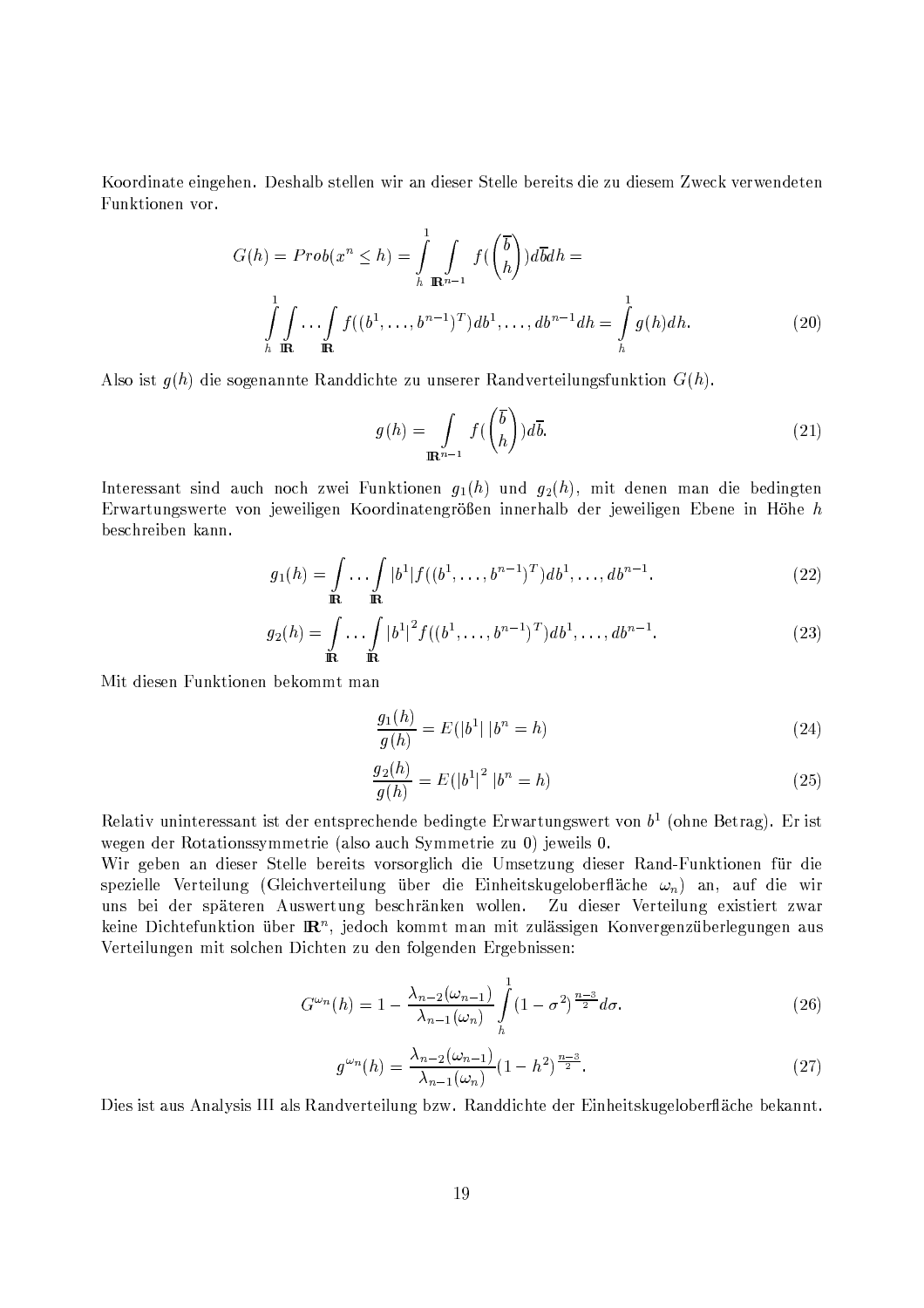Entsprechend erkennen wir $\mathfrak{g}_1$  und  $\mathfrak{g}_2$  in unserer Spezial<br/>situation.

$$
g_1^{\omega_n}(h) = g^{\omega_n}(h) \frac{2}{n-2} \frac{\lambda_{n-3}(\omega_{n-2})}{\lambda_{n-2}(\omega_{n-1})} (1-h^2)^{\frac{1}{2}} =
$$
\n
$$
= \frac{\lambda_{n-2}(\omega_{n-1})}{\lambda_{n-1}(\omega_n)} (1-h^2)^{\frac{n-3}{2}} \frac{2}{n-2} \frac{\lambda_{n-3}(\omega_{n-2})}{\lambda_{n-2}(\omega_{n-1})} (1-h^2)^{\frac{1}{2}} =
$$
\n
$$
= \frac{2}{n-2} \frac{\lambda_{n-3}(\omega_{n-2})}{\lambda_{n-1}(\omega_n)} (1-h^2)^{\frac{n-2}{2}} = \frac{1}{\pi} (1-h^2)^{\frac{n-2}{2}}
$$
\nwegen

\n
$$
\int_{\omega_{n-1}} |b^1| d\omega(b) = 2 \int_0^{\frac{\pi}{2}} (\cos \psi)(\sin \psi)^{n-3} d\psi \cdot \lambda_{n-3}(\omega_{n-2}) = 2\lambda_{n-3}(\omega_{n-2}) \frac{1}{n-2}.
$$
\n(28)

$$
g_2^{\omega_n}(h) = g^{\omega_n}(h) \frac{1}{n-1} (1-h^2)^{\frac{2}{2}} =
$$
\n
$$
= \frac{\lambda_{n-2}(\omega_{n-1})}{\lambda_{n-1}(\omega_n)} (1-h^2)^{\frac{n-3}{2}} \frac{1}{n-1} (1-h^2)^{\frac{2}{2}} =
$$
\n
$$
= \frac{1}{n-1} \frac{\lambda_{n-2}(\omega_{n-1})}{\lambda_{n-1}(\omega_n)} (1-h^2)^{\frac{n-1}{2}}
$$
\n
$$
\text{wegen} \qquad \int_{\omega_{n-1}} |b^1|^2 d\omega(b) = 2 \int_0^{\frac{\pi}{2}} (\cos \psi)^2 (\sin \psi)^{n-3} d\psi \cdot \lambda_{n-3}(\omega_{n-2}) =
$$
\n
$$
2\lambda_{n-3}(\omega_{n-2}) \frac{1}{n-1} \int_0^{\frac{\pi}{2}} (\sin \psi)^{n-3} d\psi = \frac{1}{n-1} \lambda_{n-2}(\omega_{n-1})
$$
\n(29)

Lemma 4 $\ddot{\mathit{U}}\mathit{bungsaufgabe}$ 

$$
\Lambda_{B_2}(h) := n!g_2(h)^{n-1}g(h)
$$
\nwobei

\n
$$
g_2(h) = \int_{\mathbb{R}} \dots \int_{\mathbb{R}} |b^1|^2 f((b^1, \dots, b^{n-1})^T) db^1, \dots, db^{n-1}.
$$
\n(30)

Beweis

Mit

$$
B := \left[ \begin{array}{cccc} b_1^1 & \dots & b_1^{n-1} & 1 \\ \vdots & & \vdots & \\ b_n^1 & \dots & b_n^{n-1} & 1 \end{array} \right]
$$

folgt, dass

$$
Det B = \sum_{\sigma \in S_n} sign(\sigma) \cdot \prod_{i=1}^n \tilde{b}_i^{\sigma(i)}.
$$

Dabei setzen wir

$$
\widetilde{b}_i^{(j)} = \begin{cases} b_i^{(j)} & \text{für } j = 1, \dots, n-1 \\ 1 & \text{für } j = n \end{cases}
$$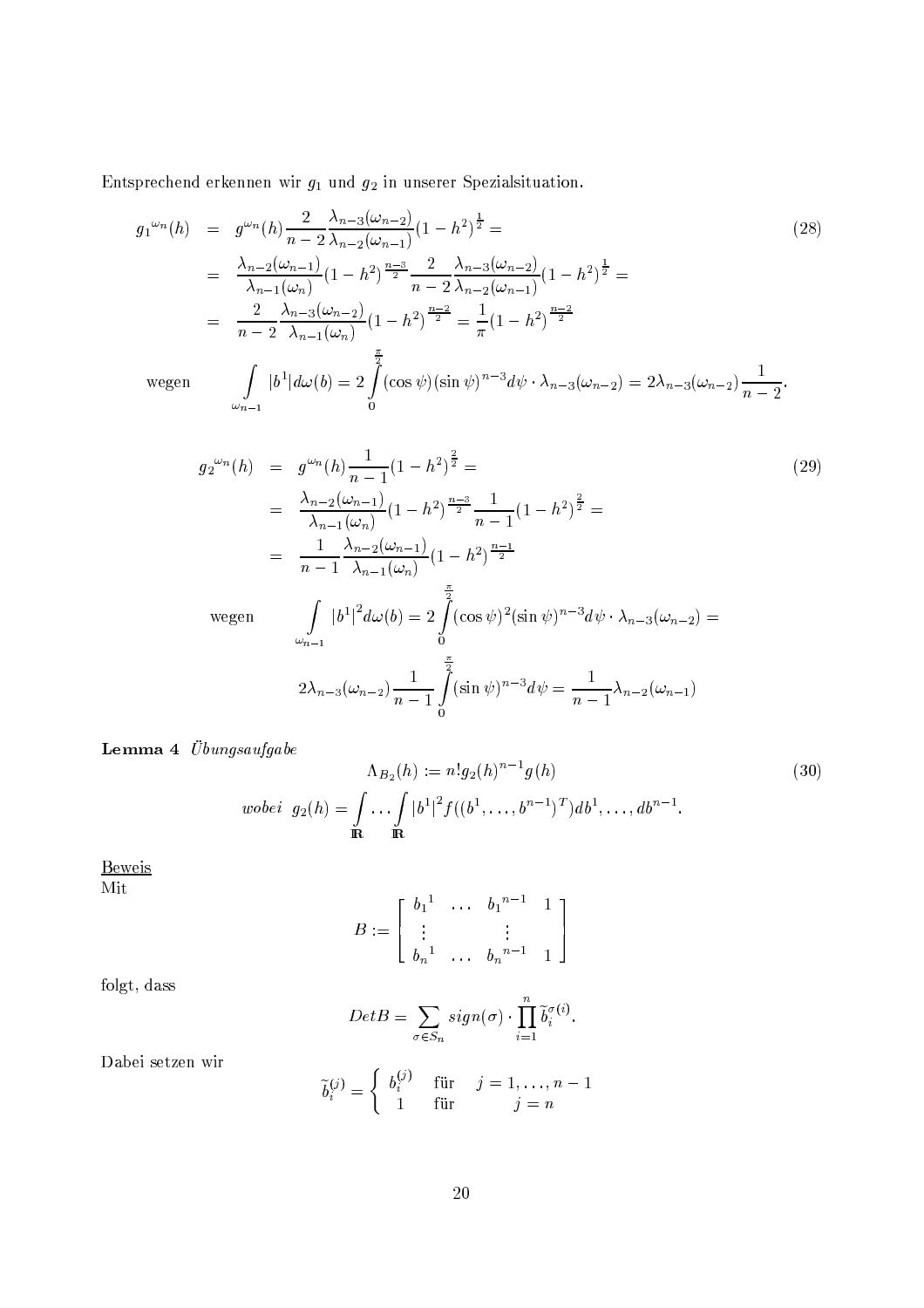Damit ergibt sich dann

$$
\int_{\mathbb{R}^{n-1}} \widetilde{b}_i^j \cdot \widetilde{b}_i^k \cdot f(b_i) d\overline{b}_i = \begin{cases} 0 & \text{für } j \neq k \\ g(h) & \text{für } j = k = n \\ g_2(h) & \text{für } j = k < n \end{cases} \tag{31}
$$

Bei der Berechnung von  $\Lambda_{B_2}(h)$  erscheint aber im Integral

$$
|Det B|^2 = \left[\sum_{\sigma \in S_n} sign(\sigma) \cdot \prod_{i=1}^n \tilde{b}_i^{\sigma(i)}\right] \left[\sum_{\sigma \in S_n} sign(\sigma) \cdot \prod_{i=1}^n \tilde{b}_i^{\sigma(i)}\right] = \left[\sum_{\sigma, \tau \in S_n} sign(\sigma) \cdot sign(\tau) \cdot \prod_{i=1}^n \tilde{b}_i^{\sigma(i)} \cdot \tilde{b}_i^{\tau(i)}\right]
$$

Wird nun ein solcher Summand ausintegriert, dann entstehen wegen Unabhängigkeit der  $\overline{b}_i$  mit  $i=1,\ldots,n$  lauter Produkte von Integralen

$$
\prod_{i=1}^n \int_{\mathbb{R}^{n-1}} [\widetilde{b}_i^{\sigma(i)} \cdot \widetilde{b}_i^{\tau(i)}] f(b_i) d\overline{b}_i.
$$

Und diese Integrale fallen wegen der Symmetrie zu 0 immer dann weg, wenn  $\sigma \neq \tau$  ist. Es bleiben also nur diejenigen Summanden mit  $\sigma = \tau$ . Daher hat man

$$
\int_{\mathbb{R}^{n-1}} \ldots \int_{\mathbb{R}^{n-1}} \sum_{\sigma} (sign \, \sigma)^2 [\tilde{b}_i^{\sigma(i)} \cdot \tilde{b}_i^{\sigma(i)}] f(b_1) \ldots f(b_n) d\overline{b}_1 \ldots d\overline{b}_n = n! g_2(h)^{n-1} g(h). \tag{32}
$$

q.e.d.

Ende der Übungsaufgabe

Bezüglich der etwas komplizierteren Behandlung von  $\Lambda_{W_2}(h)$  können wir eine untere und eine obere Abschätzung angeben. Beide fallen bei  $h \approx 1$  nahezu zusammen, sie divergieren aber (stark) bei  $h \approx 0$ . Es gilt nämlich geometrisch und inklusionsmäßig

$$
KH(0,b_1,\ldots,b_{n-1})\subset KK(b_1,\ldots,b_{n-1})\cap\Omega_n\subset KH(0,\frac{1}{n}b_1,\ldots,\frac{1}{n}b_{n-1})
$$

und deshalb gilt

$$
\frac{\lambda_{n-1}(KH(0, b_1, \ldots, b_{n-1}))}{\lambda_{n-1}(\Omega_{n-1})} \leq W(b_1, \ldots, b_{n-1}) =
$$
\n
$$
\frac{\lambda_{n-1}(KK(b_1, \ldots, b_{n-1}) \cap (\Omega_n))}{\lambda_{n-1}(\Omega_{n-1})} = \frac{\lambda_{n-2}(KK(b_1, \ldots, b_{n-1}) \cap (\omega_n))}{\lambda_{n-2}(\omega_{n-1})} \leq
$$
\n
$$
\leq \frac{\lambda_{n-2}(KH(0, \frac{1}{h}b_1, \ldots, \frac{1}{h}b_{n-1}) \cap (\omega_n))}{\lambda_{n-2}(\omega_{n-1})} = \left(\frac{1}{h}\right)^{n-1} \cdot \frac{\lambda_{n-1}(KH(0, b_1, \ldots, b_{n-1}))}{\lambda_{n-1}(\Omega_{n-1})} \tag{34}
$$

Lemma 5

$$
\Lambda_{W_2}(h) \le \frac{1}{(n-1)!} \left[ \frac{1}{\lambda_{n-1}(\Omega_{n-1})} \right]^2 \frac{1}{h^{2n-2}} g_2(h)^{n-2} g(h)^2 \cdot \left[ \frac{g_2(h)}{g(h)} + (n-1)h^2 \right]. \tag{35}
$$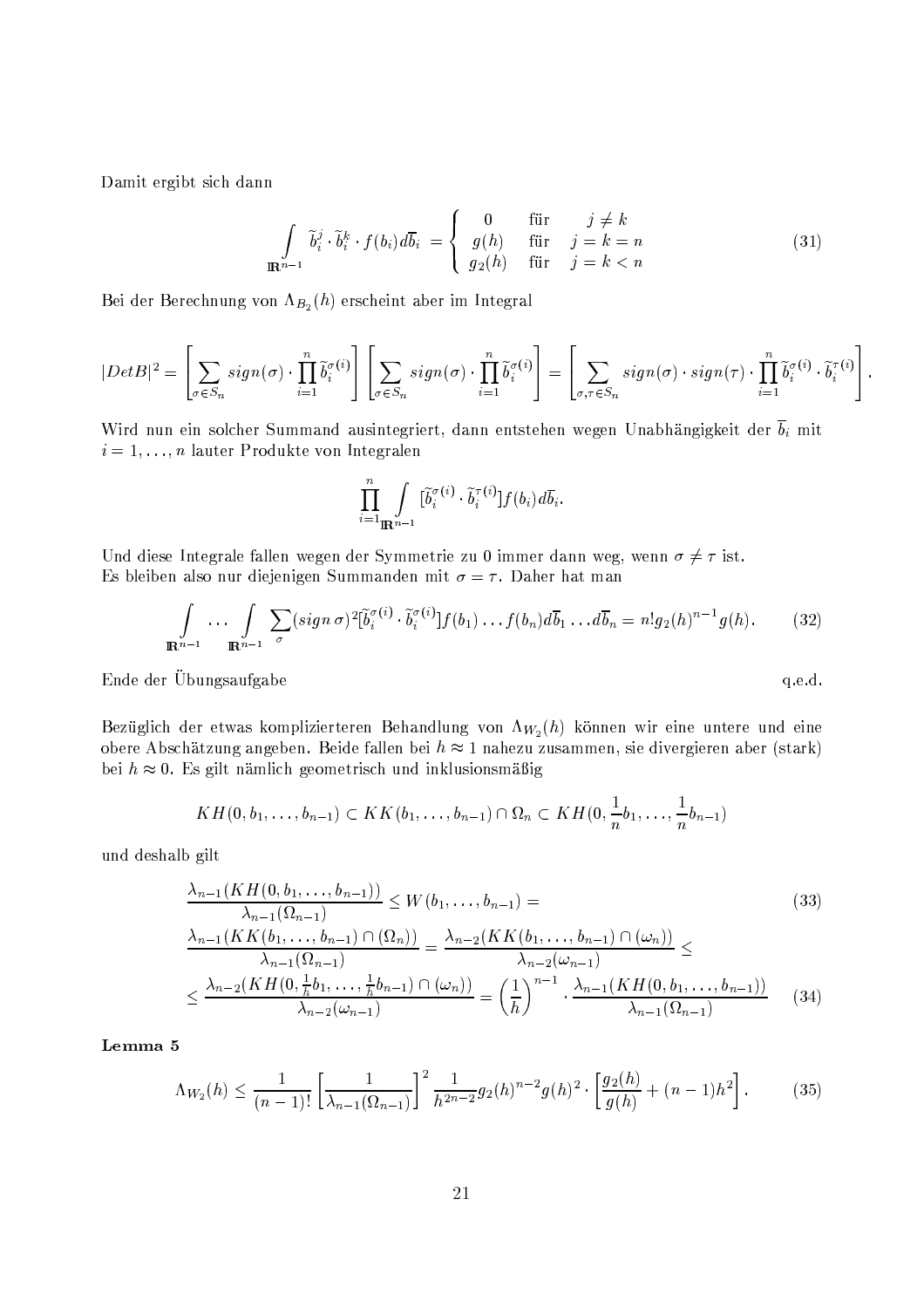**Beweis** 

Der Unterschied zwischen Unterschranke und Oberschranke bei der Größenermittlung von  $W(b_1,\ldots,b_{n-1})$  ist geringer als  $\frac{1}{h^{n-1}}$ . Damit haben wir

$$
W(b_1, \ldots, b_{n-1}) \le \frac{1}{h^{n-1}} \frac{\lambda_{n-1}(KH(0, b_1, \ldots, b_{n-1}))}{\lambda_{n-1}(\Omega_{n-1})}
$$
(36)

Nun kennen wir aber aus der Linearen Algebra bzw. der Analytischen Geometrie die Formel

$$
\lambda_{n-1}(KH(0, b_1, \dots, b_{n-1})) = \frac{1}{(n-1)!} \cdot \sqrt{D_1^2 + \dots D_{n-1}^2 + D_n^2}
$$
(37)

Hierbei ist für  $i = 1, \ldots, n - 1$ :

$$
D_i = Det \begin{bmatrix} b_1^{-1} & \dots & b_1^{i-1} & b_1^{i+1} & \dots & b_1^{n-1} & 1 \\ \vdots & & \vdots & & \vdots & \vdots \\ b_{n-1}^{-1} & \dots & b_{n-1}^{-i-1} & b_{n-1}^{-i+1} & \dots & b_{n-1}^{-n-1} & 1 \end{bmatrix}
$$

und genauso

$$
D_n = Det \begin{bmatrix} b_1^{1} & \cdots & b_1^{i-1} & b_1^{i} & b_1^{i+1} & \cdots & b_1^{n-1} \\ \vdots & \vdots & \vdots & \vdots & \vdots \\ b_{n-1}^{1} & \cdots & b_{n-1}^{i-1} & b_{n-1}^{i} & b_{n-1}^{i+1} & \cdots & b_{n-1}^{n-1} \end{bmatrix}.
$$

Wir wollen ja  $W^2$  im Durchschnitt bestimmen. Deshalb geht es jetzt um

$$
\left[\frac{1}{(n-1)!}\frac{1}{\lambda_{n-1}(\Omega_{n-1})}\right]^2\frac{1}{h^{2n-2}}\left[D_1^2+\ldots D_{n-1}^2+D_n^2\right].
$$

Die Werte von  $D^2_{1}, \ldots, D^2_{n-1}$  lassen sich ebenso ermitteln und behandeln wie im vorigen Beweis. Man sollte dazu aber vorher h aus den Determinanten herausziehen. Dann findet man die vorher bekannte Form vor und es ergibt sich als Summe aus  $D_1^2, \ldots, D_{n-1}^2$  der Wert

$$
(n-1)(n-1)!g_2(h)^{n-2}g(h)g(h)h^2
$$

Das zweite  $g(h)$  entsteht, weil auch über  $b_n$  integriert wird, jedoch taucht dies nicht in W auf. Und  $D_n$  liefert einen Beitrag von  $(n-1)!g_2(h)^{n-1}g(h)$ . Damit haben wir folgende Oberschranke gewonnen:

$$
\left[\frac{1}{(n-1)!}\right]^2 \left[\frac{1}{\lambda_{n-1}(\Omega_{n-1})}\right]^2 \frac{1}{h^{2n-2}} \cdot \left[(n-1)!g_2(h)^{n-2}g(h)\right] \cdot \left[(n-1)g(h)h^2 + g_2(h)\right] =
$$
\n
$$
= \left[\frac{1}{(n-1)!}\right] \left[\frac{1}{\lambda_{n-1}(\Omega_{n-1})}\right]^2 \frac{1}{h^{2n-2}} \cdot \left[g_2(h)^{n-2} \cdot g(h)^2\right] \cdot \left[\frac{g_2(h)}{g(h)} + (n-1)h^2\right].
$$
\n(38)

 $q.e.d.$ 

Aus Lemma 4 und Lemma 5 zusammen beziehen wir dann mit der Ungleichung von Cauchy-Schwartz folgende Erkenntnis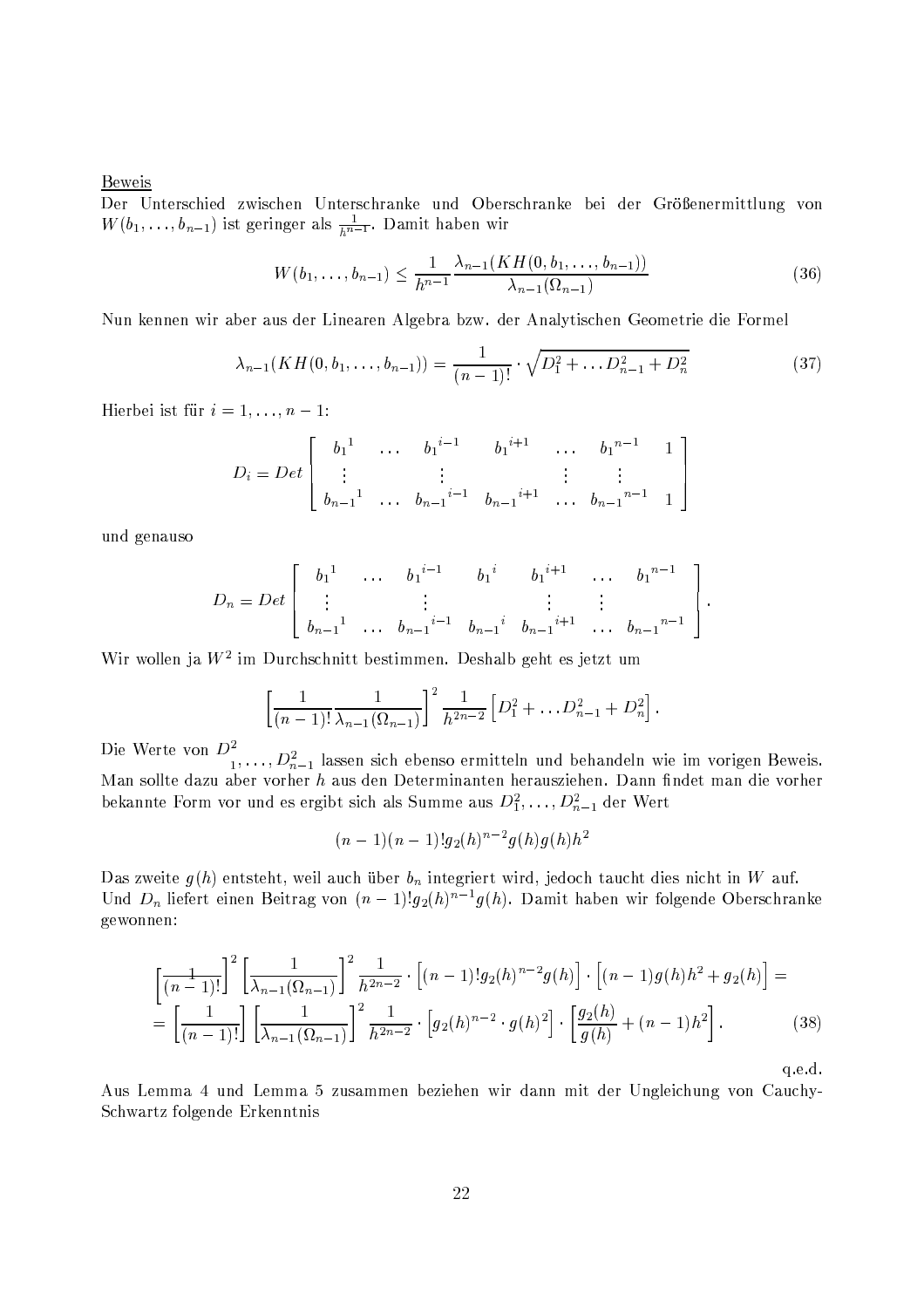$$
\sqrt{\Lambda_{B_2}(h)\Lambda_{W_2}(h)} \leq \sqrt{n!g_2(h)^{n-1}g(h)\frac{1}{(n-1)!}\left[\frac{1}{\lambda_{n-1}(\Omega_{n-1})}\right]^2\frac{1}{h^{2n-2}}g_2(h)^{n-2}g(h)^2 \cdot \left[\frac{g_2(h)}{g(h)} + (n-1)h^2\right]} \leq
$$
\n
$$
\leq \frac{1}{h^{n-1}} \cdot \left[\frac{1}{\lambda_{n-1}(\Omega_{n-1})}\right] \cdot \sqrt{n g_2(h)^{2n-3} \cdot g(h)^3 \cdot \left[\frac{g_2(h)}{g(h)} + (n-1)h^2\right]} =
$$
\n
$$
= \frac{1}{h^{n-1}} \cdot \frac{1}{\lambda_{n-1}(\Omega_{n-1})} \cdot \sqrt{n} \cdot g_2(h)^{n-\frac{3}{2}} \cdot g(h)^{\frac{3}{2}} \cdot \sqrt{\left[\frac{g_2(h)}{g(h)} + (n-1)h^2\right]}.
$$
\n(39)

Wir haben nun vor, bei der Abschätzung des Erwartungswertintegrales über dem Bereich [0,1] eine Methodenteilung insofern vorzunehmen, als wir im unteren Bereich  $[0, q]$  mit einem noch zu spezifizierenden  $0 < q < 1$  die Abschätzung mit  $\frac{1}{2}\Lambda_B(h)$  verwenden. Auf dem Restintervall [q, 1]<br>soll dann die gerade entwickelte Cauchy-Schwartz Abschätzung mit Hilfe von  $\sqrt{\Lambda_{B_2}(h)\Lambda_{W_2}(h)}$ ausgenutzt werden.

$$
E_{m,n}(S) = \lambda_{n-1}(\omega_n) \cdot {m \choose n} n \cdot \int_0^1 G(h)^{m-n} \Lambda_S(h) \cdot dh \leq
$$
\n
$$
\leq \lambda_{n-1}(\omega_n) {m \choose n} \frac{n}{2} \int_0^q G(h)^{m-n} \Lambda_B(h) dh + \lambda_{n-1}(\omega_n) {m \choose n} n \int_q^1 G(h)^{m-n} \sqrt{\Lambda_{B_2}(h) \Lambda_{W_2}(h)} dh
$$
\n
$$
\leq \lambda_{n-1}(\omega_n) \cdot {m \choose n} \frac{n}{2} \cdot \int_0^q G(h)^{m-n} \int_{\mathbb{R}^{n-1}} \dots \int_{\mathbb{R}^{n-1}} |DetB| f(b_1) \dots f(b_n) d(\overline{b}_1) \dots d(\overline{b}_n) dh
$$
\n
$$
+ \frac{\lambda_{n-1}(\omega_n)}{\lambda_{n-1}(\Omega_{n-1})} {m \choose n} n^2 \int_q^1 G(h)^{m-n} \frac{1}{h^{n-1}} g_2(h)^{n-\frac{3}{2}} \cdot g(h)^{\frac{3}{2}} dh.
$$
\n(40)

Dies gilt wegen

$$
\frac{g_2(h)}{g(h)} \le 1, \ h^2 \le 1, \ \sqrt{\left[\frac{g_2(h)}{g(h)} + (n-1)h^2\right]} \le \sqrt{n}.
$$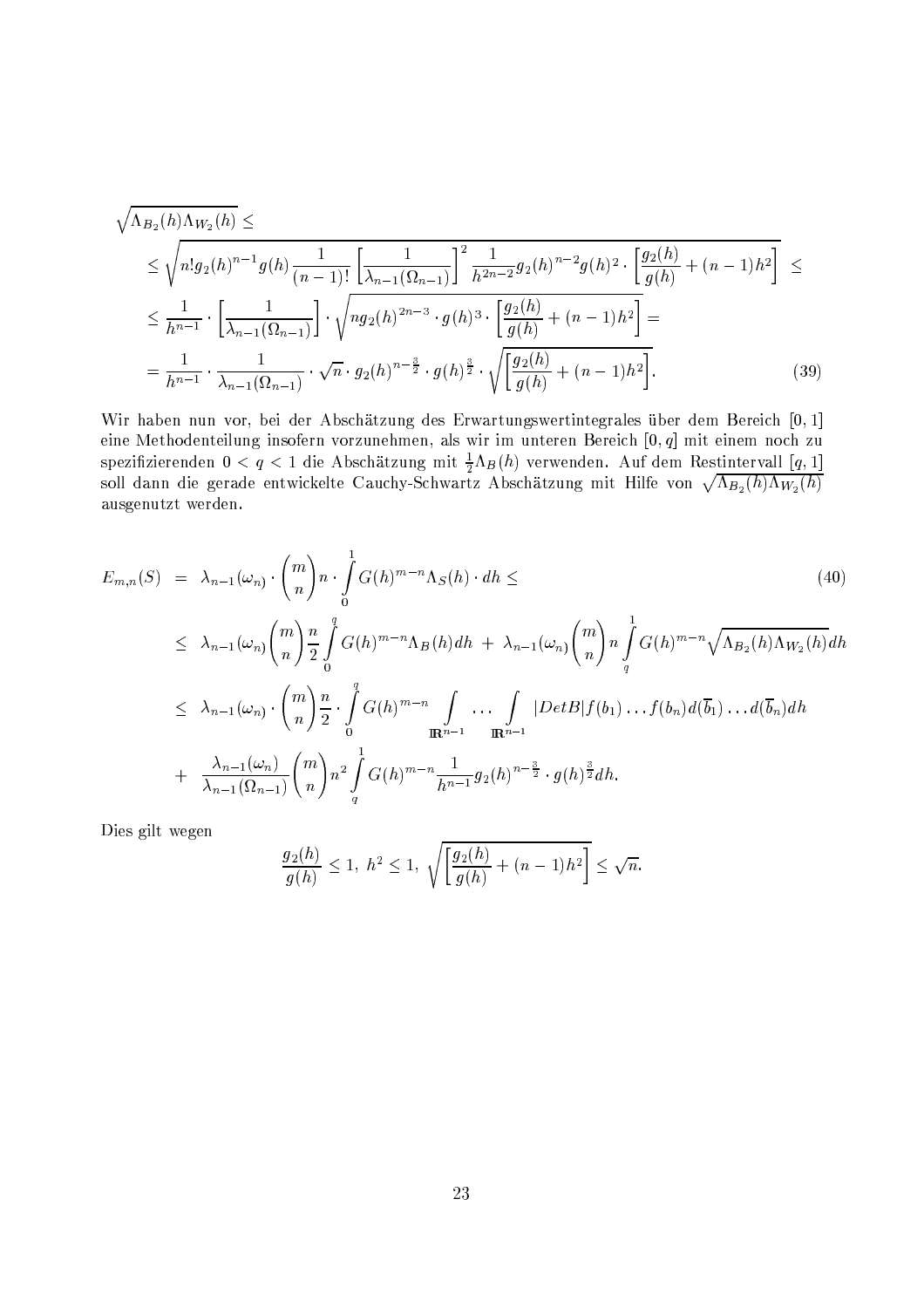#### Einschränkung auf den asymptotischen Fall  $\overline{5}$

Wir wollen uns in dieser Arbeit von jetzt an zur Vermeidung von komplizierenden, und Fallunterscheidungen erfordernden Allgemeinabschätzungen auf den asymptotischen Fall beschränken. Damit ist gemeint, dass  $n$  eine feste Größe sein soll und dass gleichzeitig  $m$  beliebig groß wird. Gerade dies ist die Situation, wo man beim Simplexverfahren eigentlich Angst vor einem "riesigen" Rechenaufwand hat. Denn aus der Plausibilitätsanschauung heraus wird klar, dass man bei extrem vielen Restriktionen mit extrem kurzen Kanten zu rechnen hat. Und die Schwäche des Simplexverfahrens ist es ja gerade, dass es diese Kanten benutzen muss, bzw. dass ihm alle Abkürzungen durch das Innere des Zulässigkeitspolyeders verwehrt sind. Wir halten also fest, dass uns ab jetzt formal die Konstellation

$$
n \ \ \text{fest} \ \ \text{und} \quad m \ \to \ \infty
$$

interessiert.

Wenn wir die obige Integralaufspaltung betrachten, dann fällt auf, dass der erste Summand (wo bis zu einem  $q < 1$  integriert wird), asymptotisch bedeutungslos wird. Denn hier hat man

$$
\lambda_{n-1}(\omega_n) \cdot \binom{m}{n} \frac{n}{2} \cdot \int\limits_0^q G(h)^{m-n} \Lambda_B(h) dh \leq \binom{m}{n} G(q)^{m-n} \cdot C(q,n) \tag{41}
$$

wobei

$$
C(q, n) = \lambda_{n-1}(\omega_n) \cdot \frac{n}{2} \cdot \int_{0}^{q} \Lambda_B(h) dh
$$

ja überhaupt nicht von m abhängt. Der von m jedoch abhängige Teil erfüllt wegen  $q < 1$  und  $G(q)$  < 1 sowie der Monotonie von G:

$$
\leq {m \choose n} G(q)^{m-n} \to 0 \text{ für } m \to \infty.
$$

Damit ist klar, dass wir uns im asymptotischen Fall um diesen ersten Summanden gar nicht mehr kümmern brauchen. Nun können wir uns ganz dem zweiten zuwenden. Deshalb kümmern wir uns jetzt um

$$
E^{[q,1]}_{m,n}(S) \leq \frac{\lambda_{n-1}(\omega_n)}{\lambda_{n-1}(\Omega_{n-1})} {m \choose n} n^2 \int_q^1 G(h)^{m-n} \frac{1}{h^{n-1}} g_2(h)^{n-\frac{3}{2}} \cdot g(h)^{\frac{3}{2}} dh
$$
  

$$
\leq \frac{\lambda_{n-1}(\omega_n)}{\lambda_{n-1}(\Omega_{n-1})} {m \choose n} n^2 \frac{1}{q^{n-1}} \int_q^1 G(h)^{m-n} g_2(h)^{n-\frac{3}{2}} \cdot g(h)^{\frac{3}{2}} dh. \tag{42}
$$

Interessant ist dabei der Integralteil

$$
\int\limits_{q}^{1}G(h)^{m-n}g_{2}(h)^{n-\frac{3}{2}}\cdot g(h)^{\frac{3}{2}}dh.
$$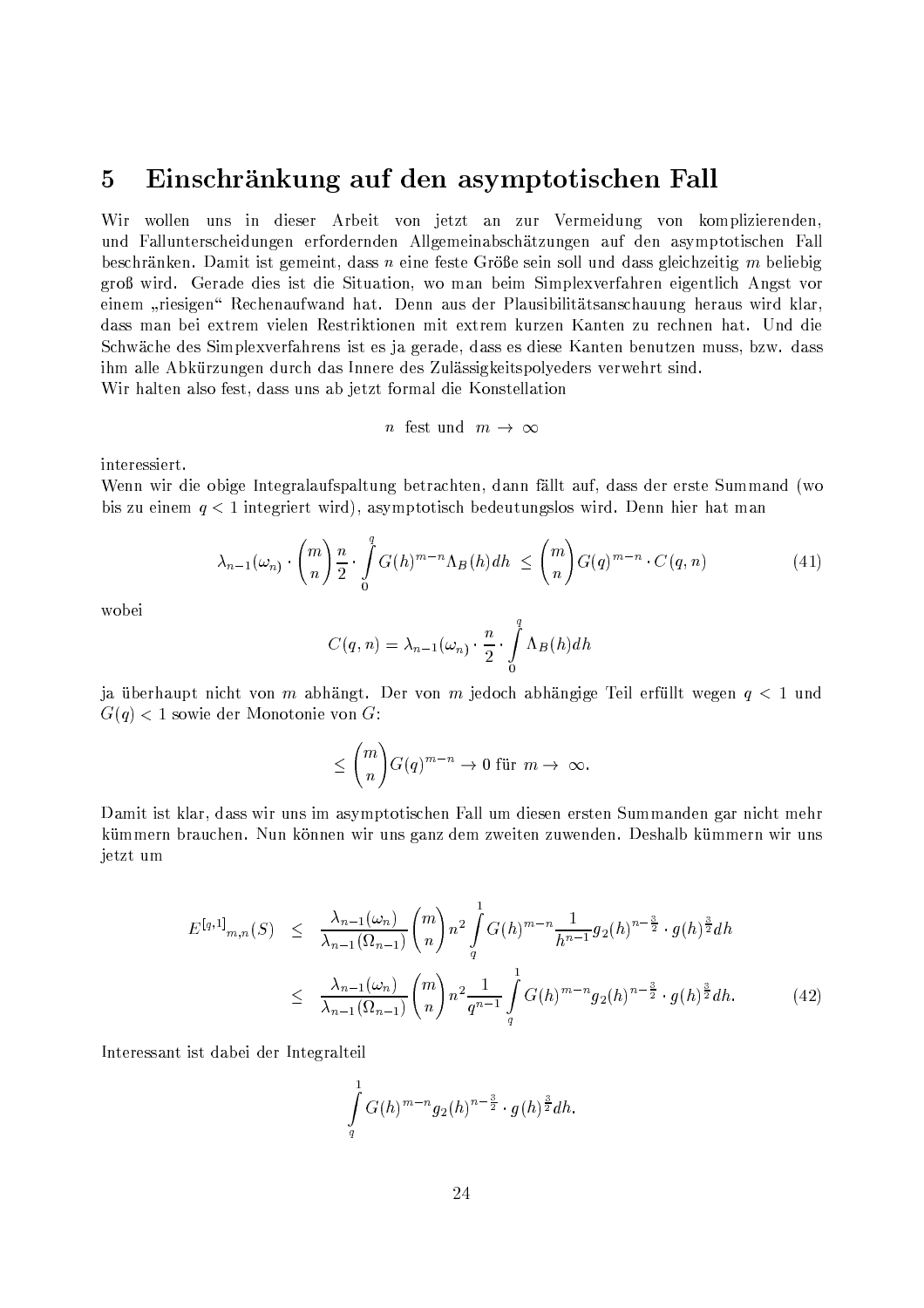Wie schon vorher angekündigt, wollen wir auch nur eine Verteilung, nämlich die Gleichverteilung über der Einheitskugeloberfläche  $\omega_n$  behandeln. Auch diese Verteilung ist von allen die "beängstigendste", weil hier kein einziger der Zufallspunkte  $a_i$  im Inneren der konvexen Hülle  $KH(a_1, \ldots, a_m)$  verschwindet und deshalb keine Restriktion redundant wird. Deshalb ist damit zu rechnen, dass unter dieser Verteilung die Polyeder am kompliziertesten (bzgl. Eckenzahl, Kantenzahl usw.) werden. Dies bestätigt sich auch bei den hier ausgelassenen Allgemeinüberlegungen, denn die hier gewonnenen Oberschranken können dort auch als Oberschranken für alle Fälle nachgewiesen werden.

Zur Erinnerung hier noch einmal die Spezialform unserer Funktionen bei der  $\omega_n$ -Verteilung

$$
G^{\omega_n}(h) = 1 - \frac{\lambda_{n-2}(\omega_{n-1})}{\lambda n - 1(\omega_n)} \int\limits_h^1 (1 - \sigma^2)^{\frac{n-3}{2}} d\sigma. \tag{43}
$$

$$
g^{\omega_n}(h) = \frac{\lambda_{n-2}(\omega_{n-1})}{\lambda_{n-1}(\omega_n)} (1 - h^2)^{\frac{n-3}{2}}.
$$
\n(44)

$$
g_2^{\omega_n}(h) = \frac{1}{n-1} \frac{\lambda_{n-2}(\omega_{n-1})}{\lambda_{n-1}(\omega_n)} (1-h^2)^{\frac{n-1}{2}}
$$
(45)

Und demgemäß kann man eine Substitution durchführen mit Hilfe von

$$
G(h) = 1 - \Phi(h),\tag{46}
$$

wobei

$$
\Phi(h) = \frac{\lambda_{n-2}(\omega_{n-1})}{\lambda_{n-1}(\omega_n)} \int_{h}^{1} (1 - \sigma^2)^{\frac{n-3}{2}} d\sigma
$$
\n
$$
\geq \frac{\lambda_{n-2}(\omega_{n-1})}{\lambda_{n-1}(\omega_n)} \int_{h}^{1} (1 - \sigma^2)^{\frac{n-3}{2}} \sigma d\sigma \text{ wegen } \sigma \leq 1
$$
\n
$$
= \frac{1}{n-1} \frac{\lambda_{n-2}(\omega_{n-1})}{\lambda_{n-1}(\omega_n)} (1 - h^2)^{\frac{n-1}{2}} = g_2^{\omega_n}(h).
$$
\n(47)

Andererseits ist

$$
g(h) = g_2(h)^{\frac{n-3}{n-1}} \cdot (n-1)^{\frac{n-3}{n-1}} \cdot \left[ \frac{\lambda_{n-2}(\omega_{n-1})}{\lambda n - 1(\omega_n)} \right]^{\frac{2}{n-1}}.
$$
 (48)

Und wegen

$$
\frac{\partial \Phi}{\partial h} = -g(h)
$$
bei der Substitution  $G(h) = 1 - \Phi$ 

hat man deshalb:

$$
\int_{q}^{1} G(h)^{m-n} g_2(h)^{n-\frac{3}{2}} \cdot g(h)^{\frac{3}{2}} =
$$
\n
$$
= \int_{0}^{\Phi(q)} (1 - \Phi)^{m-n} \Phi^{n-\frac{3}{2}} \cdot \Phi^{\frac{3}{2}} d\Phi[n-1]^{\frac{n-3}{2(n-1)}} \cdot \left[ \frac{\lambda_{n-2}(\omega_{n-1})}{\lambda_{n-1}(\omega_n)} \right]^{\frac{2}{n-1}}
$$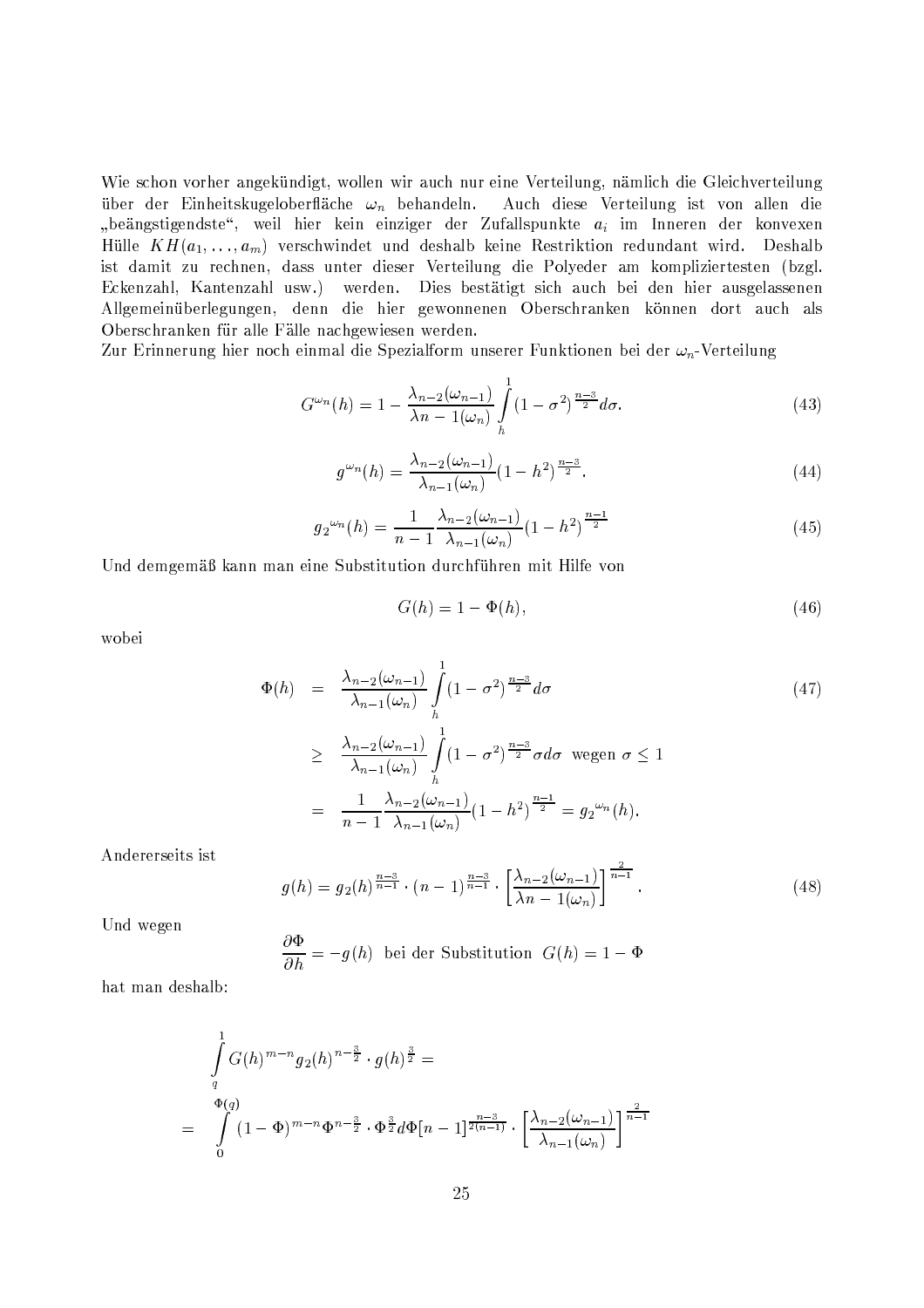$$
\leq \int_{0}^{1} (1 - \Phi(h))^{m-n} \Phi(h)^{n-1-\frac{1}{n-1}} \cdot \Phi(h)^{\frac{3}{2}} d\Phi \cdot [n-1]^{\frac{n-3}{2(n-1)}} \cdot \left[\frac{\lambda_{n-2}(\omega_{n-1})}{\lambda_{n-1}(\omega_n)}\right]^{\frac{2}{n-1}}
$$
  
=  $[n-1]^{\frac{n-3}{2(n-1)}} \left[\frac{\lambda_{n-2}(\omega_{n-1})}{\lambda_{n-1}(\omega_n)}\right]^{\frac{2}{n-1}} \frac{\Gamma(m-n+1) \cdot \Gamma(n-\frac{1}{n-1})}{\Gamma(m+1-\frac{1}{n-1})}.$  (49)

(hier wurde nach Bereichserweiterung ein Beta-Integral ausgewertet.) Nun ist aber der volle Abschätzungswert

$$
\frac{\lambda_{n-1}(\omega_n)}{\lambda_{n-1}(\Omega_{n-1})} \binom{m}{n} n^2 \frac{1}{q^{n-1}} \cdot \frac{\Gamma(m-n+1) \cdot \Gamma(n-\frac{1}{n-1})}{\Gamma(m+1-\frac{1}{n-1})} \left[ \frac{\lambda_{n-2}(\omega_{n-1})}{\lambda_{n-1}(\omega_n)} \right]^{\frac{2}{n-1}} [n-1]^{\frac{n-3}{2(n-1)}} \tag{50}
$$

Schlüsselt man nun den Faktor  $\binom{m}{n}$  auf, so dass er mit dem Bruch aus Gammafunktionen kompatibel wird, dann ergibt sich

$$
\binom{m}{n} \frac{\Gamma(m-n+1) \cdot \Gamma(n-\frac{1}{n-1})}{\Gamma(m+1-\frac{1}{n-1})} = \frac{\Gamma(m+1)\Gamma(m-n+1) \cdot \Gamma(n-\frac{1}{n-1})}{\Gamma(m-n+1)\Gamma(n+1-\frac{1}{n-1})} = \frac{\Gamma(m+1) \cdot \Gamma(n-\frac{1}{n-1})}{\Gamma(n+1)\Gamma(m+1-\frac{1}{n-1})} = \frac{1}{n} \left[ m+1 - \frac{1}{n-1} \right]^{-\frac{1}{n-1}} \cdot [n-1]^{\frac{1}{n-1}} \le \frac{1}{n} m^{\frac{1}{n-1}}.
$$
 (51)

Die Konvexität von ln( $\Gamma(x)$ ) reicht nämlich dazu aus, um zu beweisen, dass bei  $\delta \in [0,1]$  und  $x \ge 1$  immer gilt

$$
x^{-\delta} \le \frac{\Gamma(x)}{\Gamma(x+\delta)} \le (x+\delta-1)^{-\delta} \text{ bzw. } (x+\delta-1)^{\delta} \le \frac{\Gamma(x+\delta)}{\Gamma(x)} \le x^{\delta}.
$$
 (52)

Es verbleibt

$$
\frac{\lambda_{n-1}(\omega_n)}{\lambda_{n-1}(\Omega_{n-1})} n^2 \frac{1}{q^{n-1}} [n-1]^{\frac{n-3}{2(n-1)}} \cdot \left[ \frac{\lambda_{n-2}(\omega_{n-1})}{\lambda_n - 1(\omega_n)} \right]^{\frac{1}{n-1}} \cdot \frac{1}{n} \left[ m-1 - \frac{1}{n-1} \right]^{\frac{1}{n-1}} [n-1]^{\frac{1}{n-1}}
$$

Und nun ist durch obige Gamma-Beziehung auch noch klar, dass mit

$$
\lambda_{n-1}(\omega_n) = \frac{2 \cdot \pi^{\frac{n}{2}}}{\Gamma(\frac{n}{2})} \text{ und } \lambda_{n-1}(\Omega_{n-1}) = \frac{\pi^{\frac{n-1}{2}}}{\Gamma(\frac{n+1}{2})}
$$

dann auch gilt

$$
\frac{\lambda_{n-1}(\omega_n)}{\lambda_{n-1}(\Omega_{n-1})} \le \sqrt{2\pi n} \text{ und } \frac{\lambda_{n-2}(\omega_n)}{\lambda_{n-1}(\omega_n)} \le \sqrt{\frac{n-1}{2\pi}}.
$$
\n(53)

Daraus ergibt sich dann als Oberschranke

$$
n \cdot \sqrt{2\pi n} \cdot \frac{1}{q^{n-1}} \cdot [n-1]^{\frac{n-3}{2(n-1)}} \left(\frac{n-1}{2\pi}\right)^{\frac{1}{2(n-1)}} \left[m-1-\frac{1}{n-1}\right]^{\frac{1}{n-1}} [n-1]^{\frac{1}{n-1}} =
$$
  

$$
\frac{1}{q^{n-1}} (2\pi)^{\frac{1}{2} - \frac{1}{2(n-1)}} \left[m-1-\frac{1}{n-1}\right]^{\frac{1}{n-1}} n^{\frac{3}{2}} \cdot [n-1]^{\frac{n-2}{2(n-1)}} [n-1]^{\frac{1}{n-1}} =
$$
  

$$
\frac{1}{q^{n-1}} (2\pi)^{\frac{1}{2}} n^2 \left[m-1-\frac{1}{n-1}\right]^{\frac{1}{n-1}} [n-1]^{\frac{1}{n-1}} [2\pi]^{\frac{-1}{2(n-1)}} \le
$$
  

$$
\frac{1}{q^{n-1}} (2\pi)^{\frac{1}{2}} n^2 \left[\frac{m+1-\frac{1}{n-1}}{(n-1)\sqrt{2\pi}}\right]^{\frac{1}{n-1}}.
$$
 (54)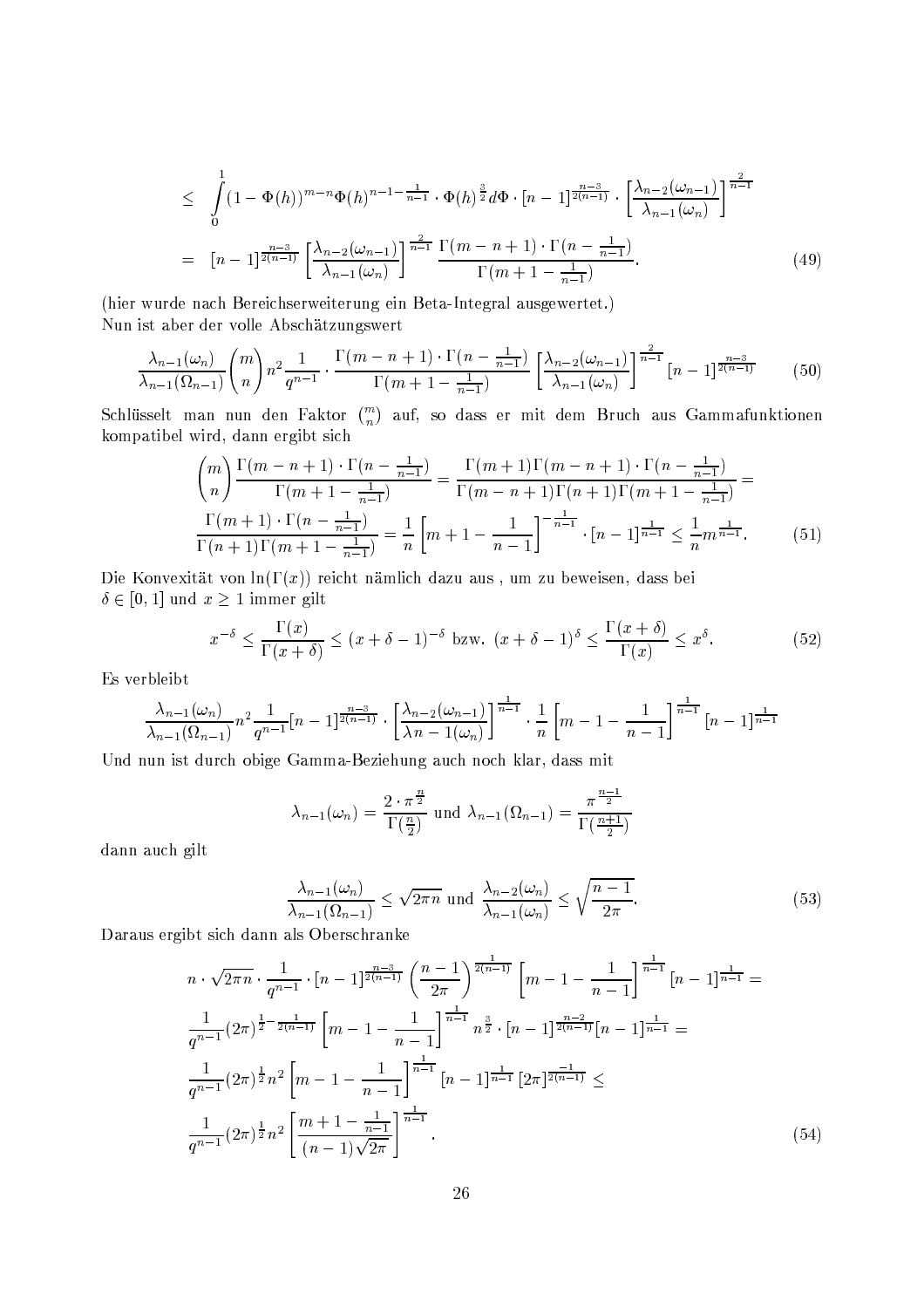Nun muss man nur noch q groß genug wählen, um zu erreichen, dass der erste Integralsummand bereits klein genug ist.

Dadurch ergibt sich als asymptotisches Verhalten schlussendlich

$$
\sqrt{(2\pi)} \cdot n^2 m^{\frac{1}{n-1}} (1 + \epsilon_{(m,n,q)}) \tag{55}
$$

 $\text{mit } \epsilon_{(m,n,q)} \rightarrow 0 \text{ für } m \rightarrow \infty, \text{ } n \text{ fest, } q \text{ fest}.$ Wir haben demnach folgendes Hauptresultat bewiesen.

 $(a_1,\ldots,a_m)$ Satz 2 Bei Vorliegen  $von$  $unabhängiger$  $Gleichvert e ilung$  $der$ auf der Einheitskugeloberfläche des  $\mathbb{R}^n$  besitzt die erwartete Zahl von Pivotschritten in Phase II des Simplexalgorithmus die folgende asymptotische  $(m \to \infty, n \text{ fest})$  Oberschranke:

$$
E^{(\omega_n)}(S_{m,n}) \le n^2 \cdot \sqrt{2\pi} \cdot m^{\frac{1}{n-1}}.
$$
\n(56)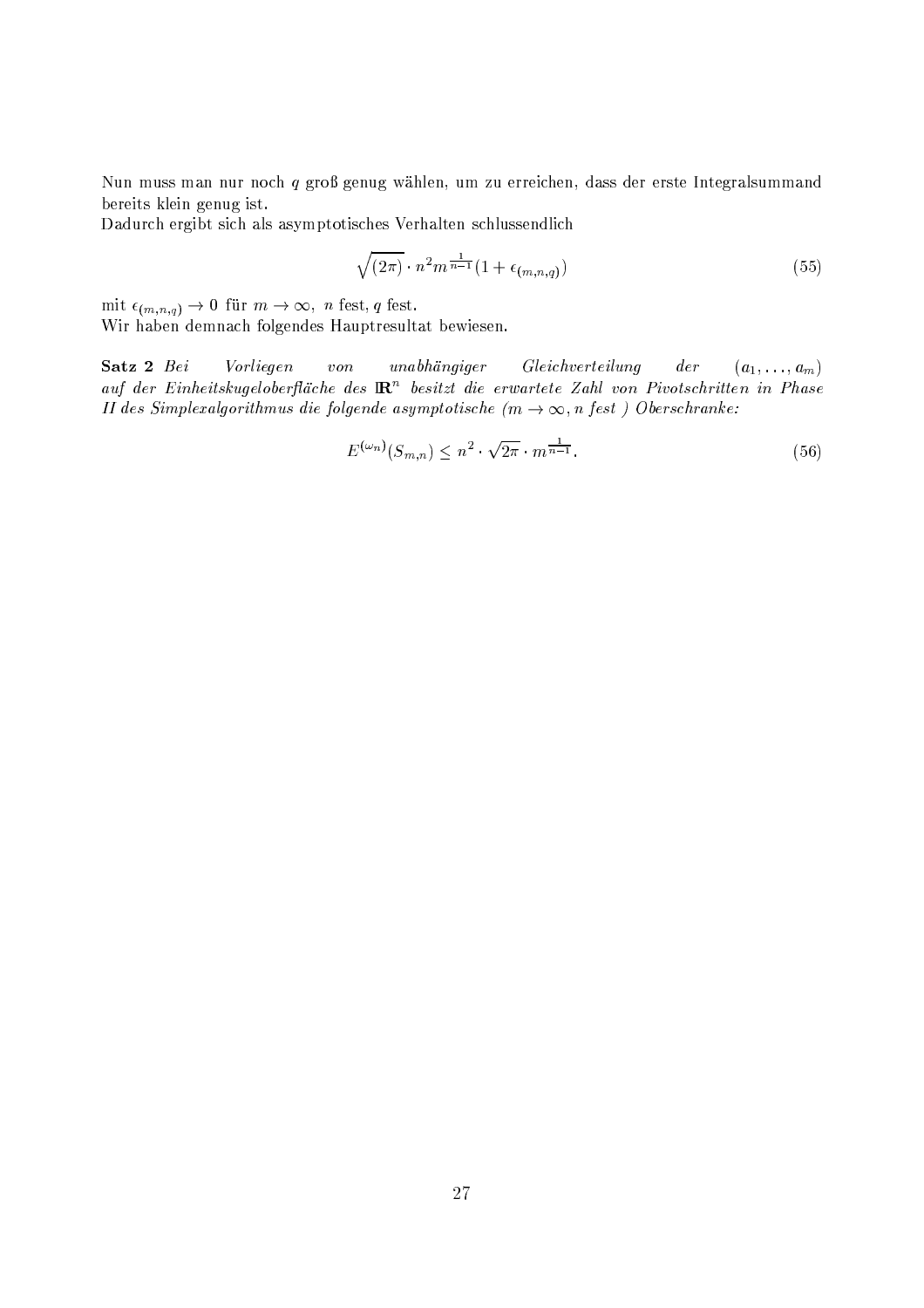#### Ergebnisse unter allgemeineren Bedingungen 6

Die Auswertung der oben entwickelten Integralformel unter allgemeinen Dimensionsvoraussetzungen und allgemeinen rotationssymmetrischen Verteilungen gestaltete sich sehr kompliziert. Begonnen wurde sie 1977, beendet 1996.

### Resultate

Hauptergebnis aus dem Polynomialitätsbeweis von 1996:

Satz<sub>3</sub>

 $E_{m,n}(S) \leq Const. m^{\frac{1}{n-1}} \cdot n^2$  für alle  $(m,n)$  und für alle RSM-Verteilungen.

Seit 1987 ist eine (asymptotische) Unterschranke im Falle der hier untersuchten speziellen RSM-Verteilung bekannt:

Für Gleichverteilung auf der Einheitskugeloberfläche gilt

$$
E_{m,n}(S) \geq \text{Const. } m^{\frac{1}{n-1}} \cdot n^2 \text{ für } m \to \infty \text{ und } n \text{ fest.}
$$

Also ist unsere Oberschranke scharf, weil eine Verteilung existiert, die in einem Dimensionsbereich (für  $m \to \infty$  und *n* fest) keine besseren Rechenzeiten ergeben <u>kann</u> als in der Oberschranke angegeben.

Bis jetzt haben wir uns nur um einen fiktiven Phase II-Algorithmus gekümmert, der bei einer Optimalecke für die Hilfszielrichtung u startet. Aber diesen Punkt haben wir zunächst einmal nicht, und er selbst muss erst bestimmt werden. Deshalb soll jetzt eine Phase I-Methode erörtert werden, welche einen garantierten Einstieg in Phase II ermöglicht.

Eine spezielle Eigenschaft unserer Aufgabenstellung ist die Zulässigkeit des Ursprungs, welche jedes Problembeispiel zulässig macht. Deshalb können wir folgende Methode einsetzen. Sie wendet den Schatteneckenalgorithmus  $(n-1)$ -mal an und steigert bei jeder Anwendung die Dimension des behandelten Problems. In jeder Stufe sind alle stochastischen Anforderungen unseres Modells erfüllt.

Hier führen wir folgende Bezeichnung ein:

 $X^{(k)}$  bezeichnet  $\{x \mid Ax \leq 1, x^{k+1} = \ldots = x^n = 0\},\$ und nun formulieren wir den

### Algorithmus 1 Dimensionssteigerungs-Algorithmus

*Initialisierung* (Stufe  $k = 1$ )

Starte ausgehend vom Ursprung und finde eine Ecke von  $X^{(1)} = \{x \mid Ax \leq 1, x^2 = \ldots = x^n = 0\},\$ welche  $v^T x = v^1 \cdot x^1$  maximiert. Wenn eine solche Maximalecke nicht existiert, dann STOP.

Typischer Schritt: Stufe  $k$   $(2 \leq k \leq n)$ 

*Benutze den Optimalpunkt*  $(\bar{x}^1, \ldots, \bar{x}^{k-1}, 0, \ldots, 0)^T$  für  $v^T x$  auf  $X^{(k-1)}$ , welcher auf einer Kante von  $X^{(k)}$  liegt.

- 1. Finde eine benachbarte Ecke in  $X^{(k)}$  zu dieser Kante.
- 2. Wende den Schatteneckenalgorithmus an und benutze  $e_k^T x$  und  $v^T x$  als das Paar von Zielrichtungen, um v<sup>T</sup>x auf  $X^{(k)}$  zu maximieren. Wenn sich nun herausstellt, dass v<sup>T</sup>x unbeschränkt ist auf  $X^{(k)}$ . STOP.